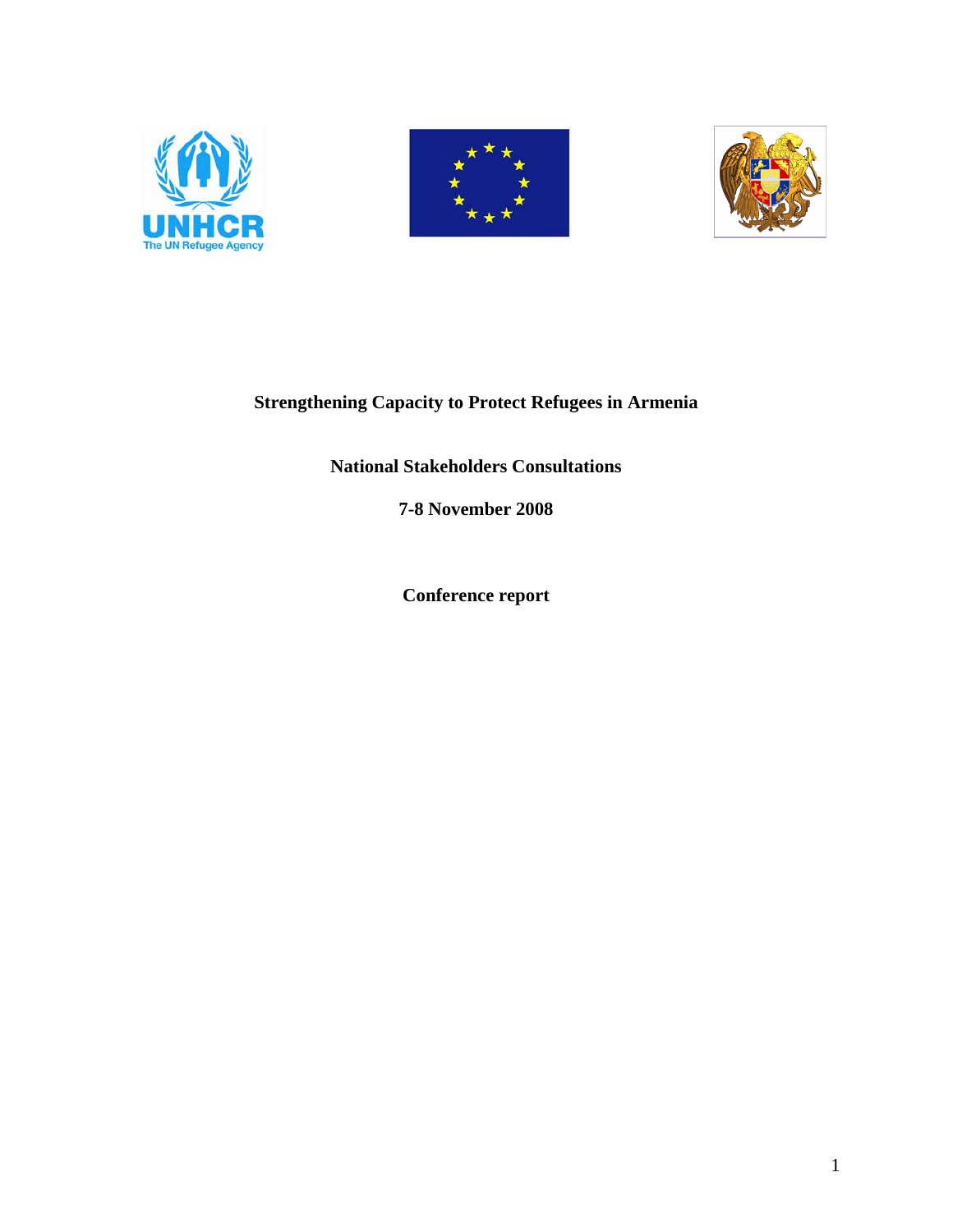In July 2007, UNHCR introduced the Strengthening Protection Capacity Project-South Caucasus (SPCP-SC) with financial contribution from the European Commission in three countries of the Southern Caucasus region: Azerbaijan, Armenia and Georgia. SPCP-SC is coordinated by UNHCR's Representation in Georgia.

This document has been produced with the financial assistance of the European Commission. The views expressed herein do not reflect the official opinion of the European Commission.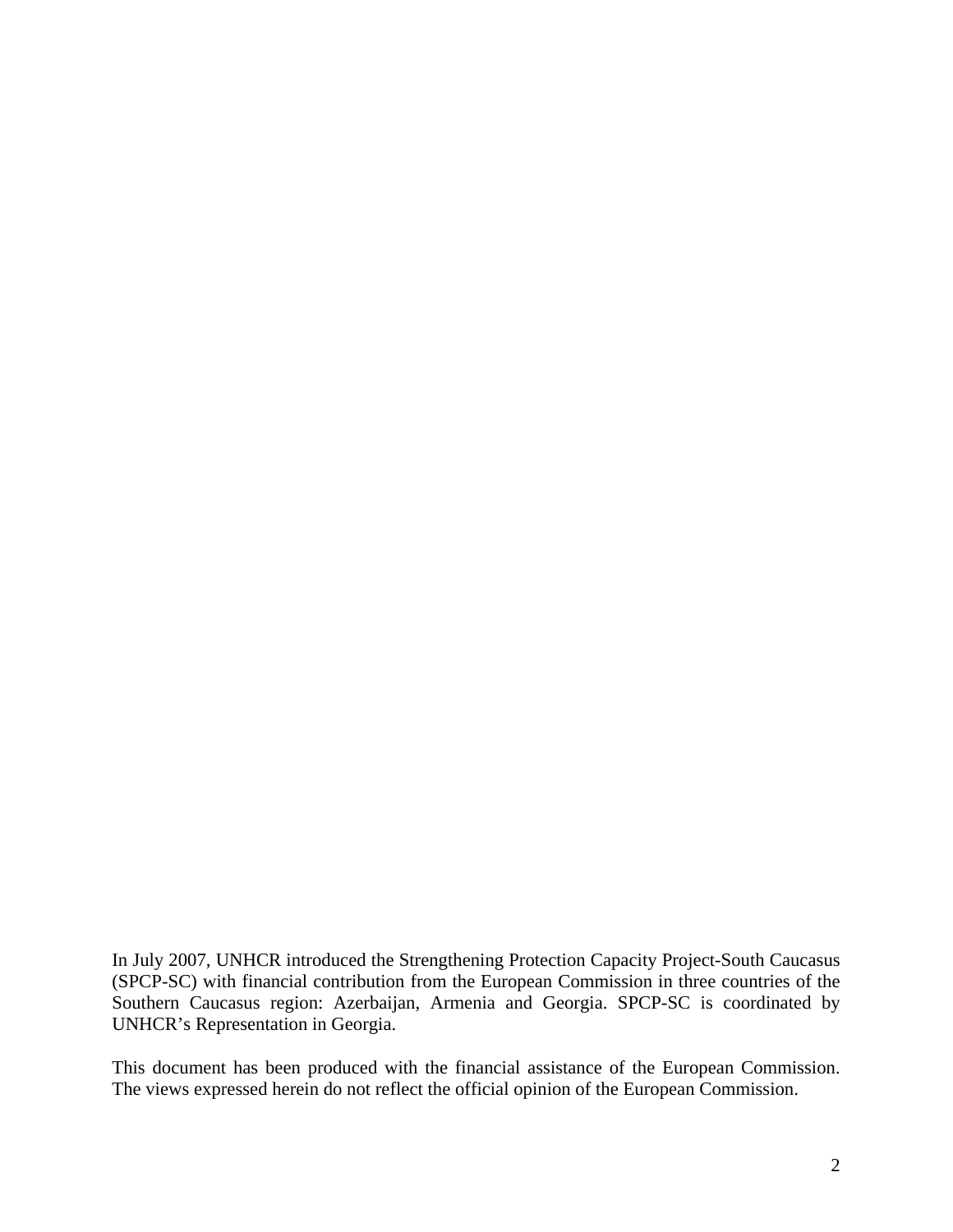# **Table of Contents**

| Presentation by Camilla Kragelund, Associate Programme Officer UNHCR  6 |
|-------------------------------------------------------------------------|
|                                                                         |
|                                                                         |
| INTRODUCTORY STATEMENTS AND QUESTIONS AND ANSWERS  7                    |
|                                                                         |
|                                                                         |
|                                                                         |
|                                                                         |
|                                                                         |
|                                                                         |
|                                                                         |
| Working Group 4: Health and Sexual and Gender-Based Violence (SGBV)  14 |
|                                                                         |
|                                                                         |
|                                                                         |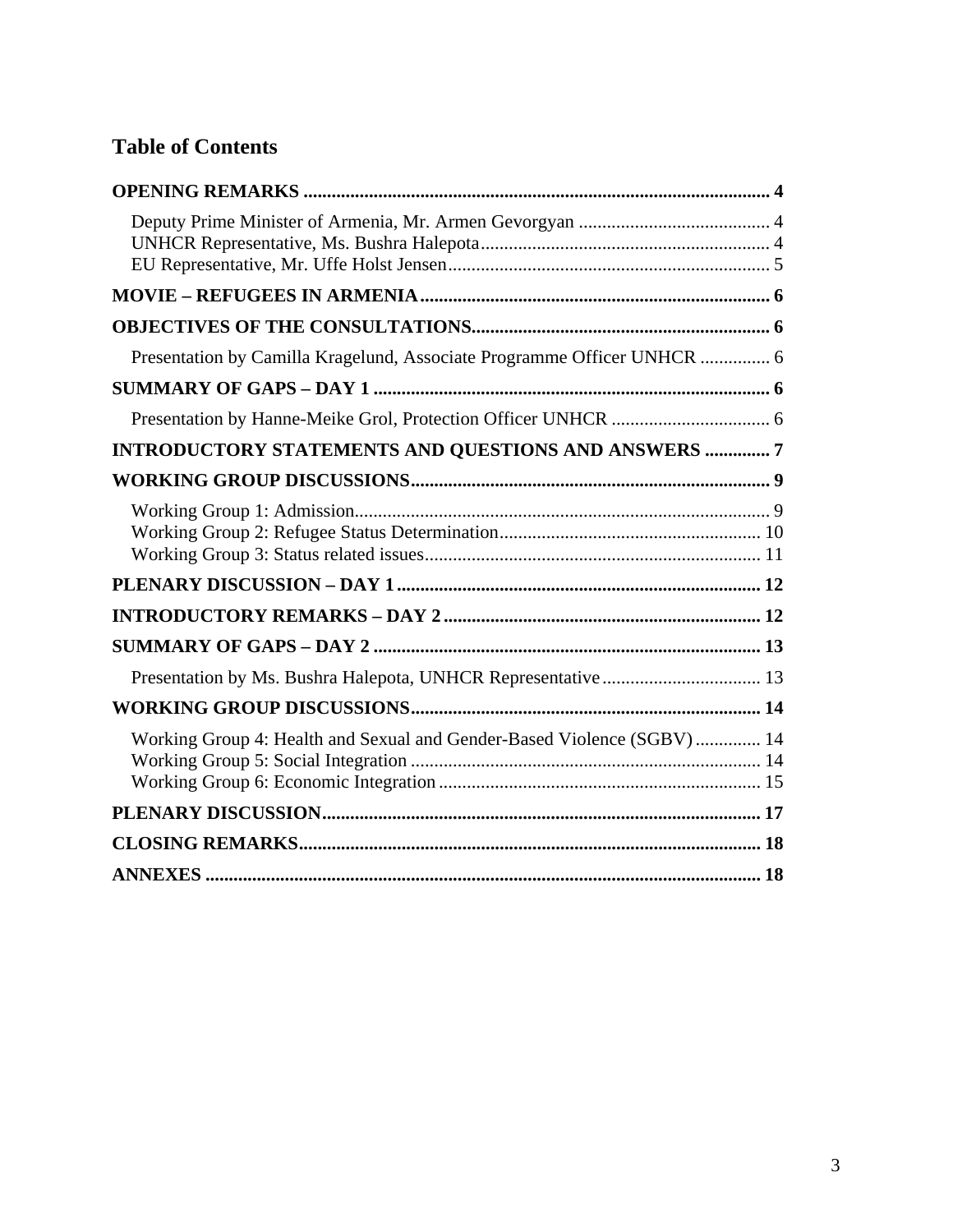### <span id="page-3-0"></span>**OPENING REMARKS**

#### **Deputy Prime Minister of Armenia, Mr. Armen Gevorgyan**

- 1. The Deputy Prime Minister highlighted first that the government of Armenia in cooperation with UNHCR has registered significant achievements in providing protection and assistance to refugees and asylum seekers
- 2. Referring to Armenia's 1993 ratification of the 1951 Convention, 1967 Protocol and other Human Rights instruments, he noted that national legislation still had some gaps compared to international standards. The Deputy Prime Minister expected that a draft amended refugee law, currently under second review and discussions, will be adopted to address gaps.
- 3. The Deputy Prime Minister welcomed UNHCR's assistance to strengthen protection capacity. He further expressed appreciation for the participation of international participants and extended a special thank you to the NGO representatives for their unwavering active work and contribution.
- 4. He wished all participants a productive and successful workshop that will identify steps and solutions for refugees in Armenia.

#### **UNHCR Representative, Ms. Bushra Halepota**

- 5. Ms. Halepota welcomed all participants with a special thank you to the Deputy Prime Minister and Government of Armenia (GoA) for their support. She underscored that the government of Armenia has extended hospitality and citizenship to refugees from Azerbaijan as well as provided a safe haven for refugees from other countries. Ms. Halepota stressed that notwithstanding the considerable development challenges faced by Armenia, its commitment to the principles of the 1951 Convention relating to the status of refugees and the 1967 Protocol since their ratification in 1993 remain unwavering.
- 6. Ms. Halepota explained the objective of the National Consultations, which is to discuss migration and asylum issues of common concern, to identify priority areas with a need for capacity strengthening, and to agree upon next steps to address those unmet needs within the context of the European Neighborhood Policy.
- 7. She outlined UNHCR's mandate for protection and durable solutions for refugees, noting that UNHCR has been present in Armenia at GoA's invitation since 1992. She emphasized that protection is first and foremost about people and, at its most basic, the protection of their rights, their security and their dignity of person. She explained that while UNHCR's work in the mid-1990s focused on the immediate response to influx of refugees from Azerbaijan, UNHCR's focus have in more recent years gradually shifted to enhancing the institutional capacity of GoA to manage refugee issues while also pursuing full local integration.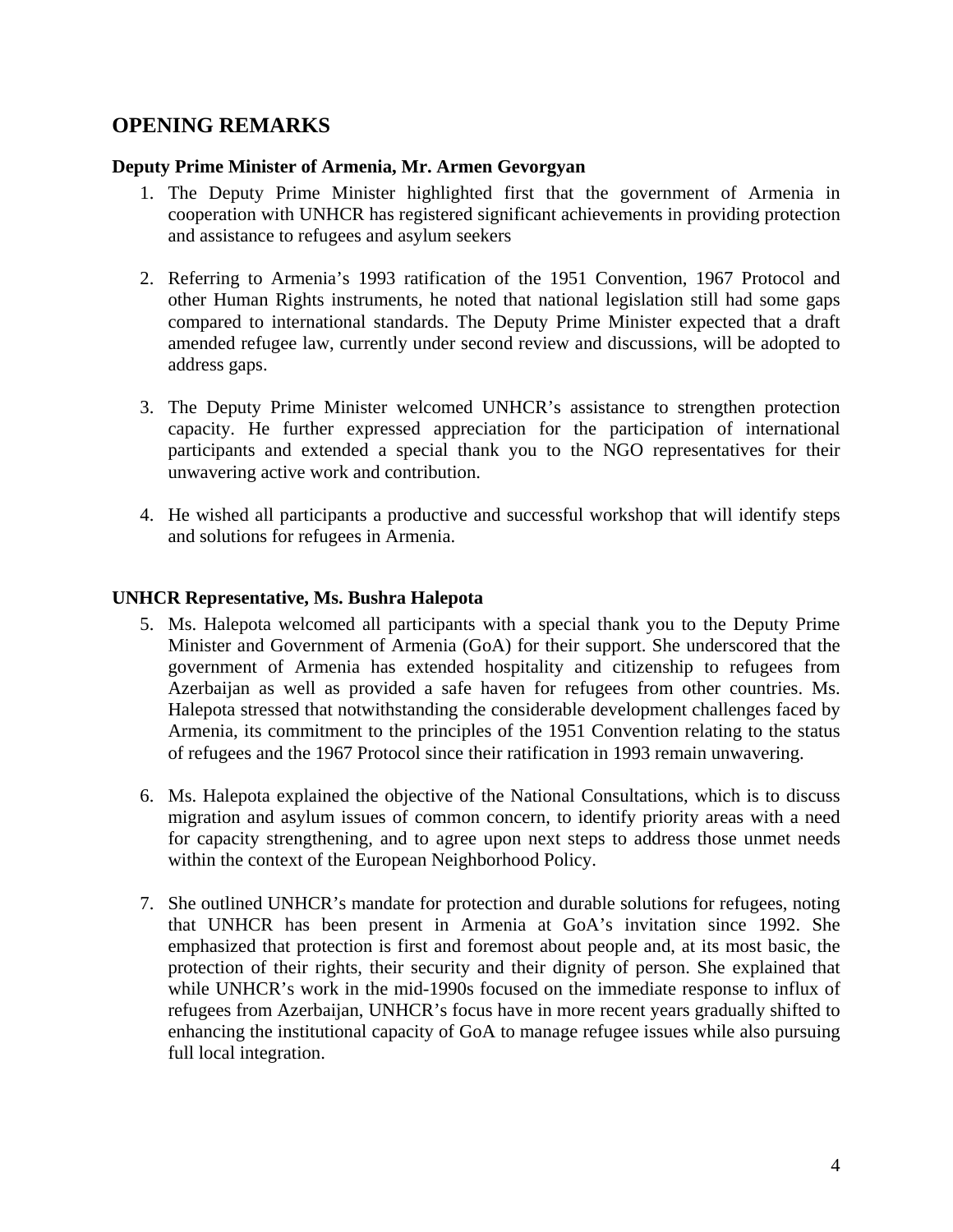- <span id="page-4-0"></span>8. She noted that important progress had been made on legal integration of naturalized refugees and welcomed the new Refugee Law, which is expected to be passed within this Assembly session. She further noted various achievements such as the shelter programmes that benefited more than 3,000 refugee families and the successful micro credit project.
- 9. Ms. Halepota highlighted that the full integration of refugees legal, social and economic – has yet to be fully achieved. She emphasized that sustainable integration requires a multitude of action that depends on the contribution of all stakeholders, and that partnerships are more important than ever. In this regards, she referred to the visit to Armenia of the High Commissioner for refugees, when he stressed that he was well aware of the particular situation prevailing in Armenia, where refugees naturalize without being fully integrated socially and economically in the Armenian society. Therefore, UNHCR seeks to find durable solutions together with its counterparts to continue to assist the most vulnerable refugees including the naturalized former refugees until a durable solution is achieved through their full local integration.
- 10. Ms. Halepota expressed her hope and expectation that the national consultations will find ways to strengthen state and community protection capacity for the benefit of the refugees in Armenia. She thanked the European Commission once more for the generous funding provided for the Strengthening Protection Capacity Project (SPCP) and emphasized that the opinion, experience and ideas of each stakeholder will contribute to the quality of the meeting and that the recommendations will be the beacon light for the way forward.

### **EU Representative, Mr. Uffe Holst Jensen**

- 11. Mr. Holst Jensen began by expressing his gratitude for the invitation to the National Consultations. He highlighted that the European Commission has provided financial support to the SPCP projects since the inception of the SPCP process to support governments to strengthen protection capacity. He noted further that the European Commission also supports a British Council project which addresses the needs of Armenian citizens.
- 12. He explained that with the new Neighborhood Policy, the European Commission will involve more countries in dialogue and an EU-Armenia Action Plan has already been developed incorporating issues such as trade, conflict prevention and respect for Human Rights. He appreciated the attention of the Government of Armenia to building capacity in a sustainable manner, and reiterated the European Commission's commitment to multilateral solutions and cooperation with UNHCR on the Strengthening Protection Capacity Project. He expressed the wish that the SPCP-Armenia would become part of a larger regional cooperation.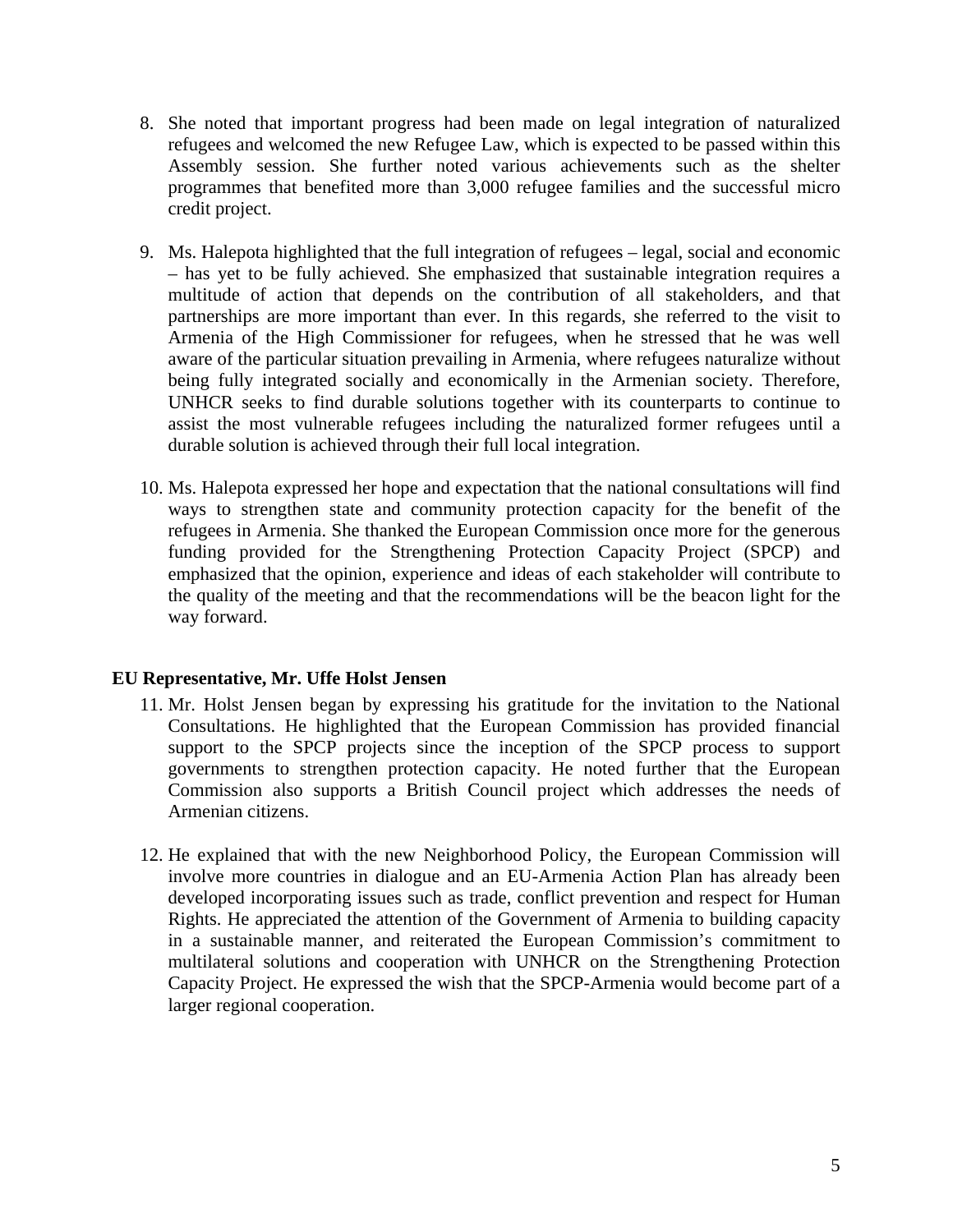# <span id="page-5-0"></span>**MOVIE – REFUGEES IN ARMENIA**

13. Participants watched a movie about the plight of refugees in Armenia. The movie documented the personal stories of individual refugees and highlighted that while progress has been made – e.g. through UNHCR Shelter as well as Government's Housing Project Certificate programmes – the living conditions for many refugees continue to be substandard, and many struggle to sustain themselves.

### **OBJECTIVES OF THE CONSULTATIONS**

#### **Presentation by Camilla Kragelund, Associate Programme Officer UNHCR**

- 14. Camilla Kragelund noted that the SPCP began as a result of the Agenda for Protection, an international programme of action to improve the global response to the refugees problems. It is based on the understanding that meeting responsibilities to refugees is firstly an unconditional state obligation, albeit secondly one where capacity has to be strengthened through international solidarity and committed cooperation.
- 15. Camilla Kragelund noted that SPCP begins with a detailed analysis of gaps and national consultations to prioritize those gaps and make concrete recommendations to how to remedy them. She gave examples of how SPCP processes in other countries, such as Georgia, Ecuador and Thailand, have led to tangible improvements in the lives of refugees, and that the SPCP process now is part of UNHCR's world-wide Global Needs Assessment.
- 16. She highlighted that the aim is to conclude the consultations with an agreed set of priorities and recommendations on concrete actions to be taken over the next years to remedy protection gaps. She gave some examples of the types of activities the participants may agree upon over the next two days. She referred also to the Global Needs Assessment, which has been launched by UNHCR to help UNHCR and its partners to articulate more precisely the resources and interventions necessary to address the needs of those we strive to protect. She underscored that Armenia, with the substantial work that has already been done to identify protection gaps and the commitment to collective action, stands well-equipped for the Global Needs Assessment.
- 17. She concluded by noting the ambitious goals of the SPCP-Armenia but confidence that they were attainable in partnership noting that good participation in the consultations was a positive sign of potential success.

# **SUMMARY OF GAPS – DAY 1**

#### **Presentation by Hanne-Meike Grol, Protection Officer UNHCR**

18. Hanne-Meike Grol provided a brief overview of the legal and administrative framework for refugee protection in Armenia. She also explained the mandate of UNHCR and its role in cooperation with the Government of Armenia on refugee issues. She underscored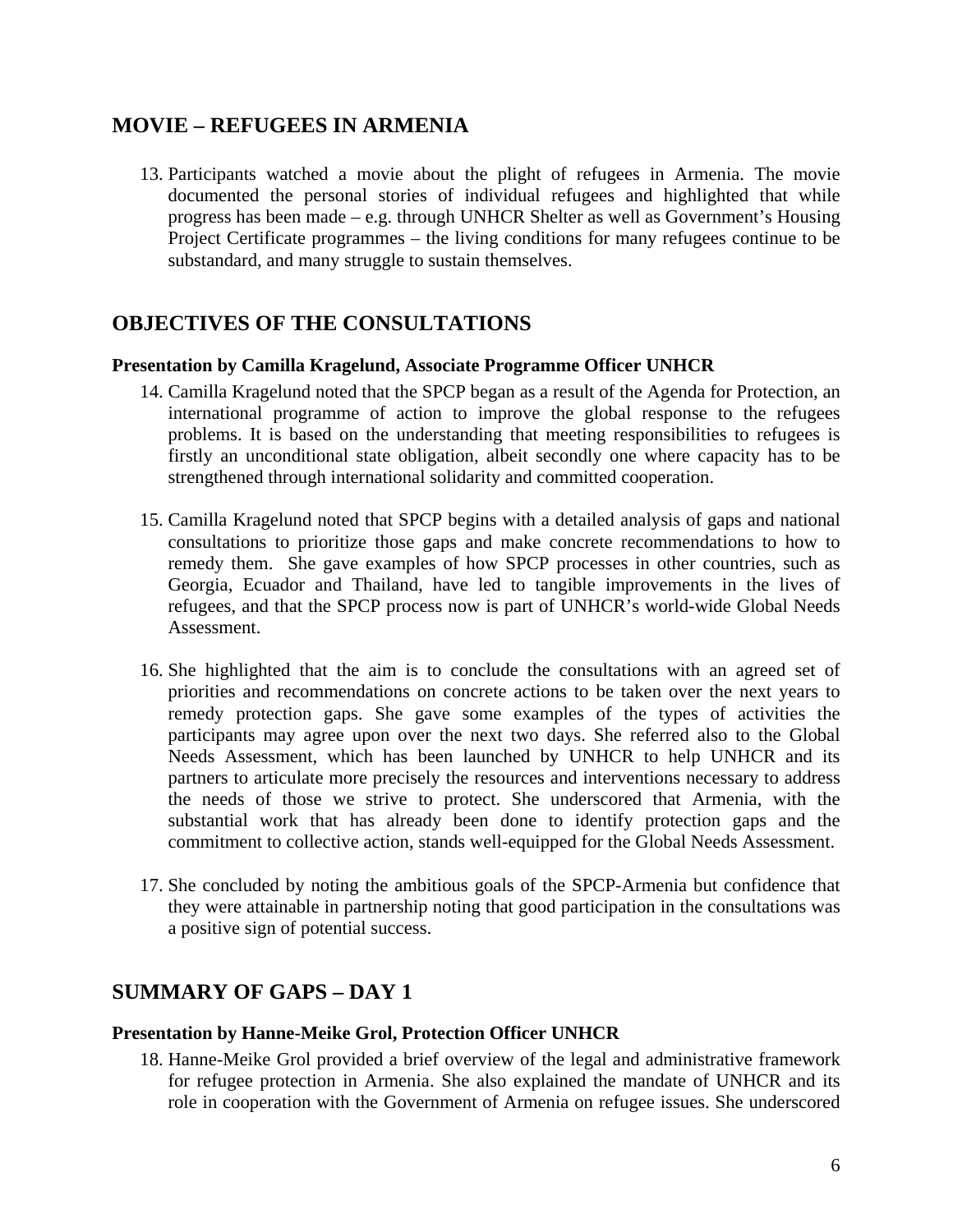<span id="page-6-0"></span>the importance of UNHCR's partnership with Government of Armenia as well as national, international stakeholders and the UN Country Team.

- 19. She outlined the key protection gaps related to admission, including risk of refoulement, risk of penalization of refugees who have entered Armenia irregularly, lack of a referral system to assist border guards in identifying persons in need of international protection at the border fort adequate referral. She underlined the importance of the legal reform of the Refugee Law underway. She suggested that administrative guidelines may be needed to supplement the legal reform to effectively address the remaining protection gaps.
- 20. Hanne-Meike Grol welcomed the new refugee law also on issues pertaining to refugee status determination, as the new refugee law is expected to address many of the gaps in this area. She noted that the next steps should include a review of interpretation and implementation of refugee status determination provisions, and a review of other laws to ensure conformity with the new Law on refugees. She further mentioned that there are protection gaps in the appeal process, for instance when rejection letters are not wellreasoned.
- 21. She further noted protection gaps related to refugee status where documentation is not provided by law to those who appeal a negative decision on their asylum claim, putting them at risk of detention and refoulement.

# **INTRODUCTORY STATEMENTS AND QUESTIONS AND ANSWERS**

- 22. The BPRM representative inquired as to whether statistics on refoulement are available and whether UNHCR has noted any difference in the attitudes between Russian and Armenian border guards UNHCR explained that statistics on refoulement are not available. UNHCR further shared that a working group on border management has been established to design a referral mechanism for border authorities and is meeting regularly, with the participation of both Armenian and Russian border guards.
- 23. The Head of UNIDO highlighted the need for refugees to be fully integrated economically in Armenian society. She referred to the movie about the plight of refugees, noting that some of the refugees have been in Armenia for more than 20 yrs and are still living in substandard conditions. She underscored that refugees bring skills for business, and that support to self-employment – e.g. small grants to start up business – should be considered as part of a strategy for the way forward.
- 24. UNHCR's Representative, Ms. Bushra Halepota, acknowledged the importance of targeting the whole community for livelihood support. She mentioned the project proposal that has been sent to the Human Security Trust Fund as a good example of how to target vulnerable communities, and which include both refugees and vulnerable persons in the host community. She emphasized that economic and social integration of refugees requires the cooperation of many stakeholders, including UN agencies, NGOs, civil society and government.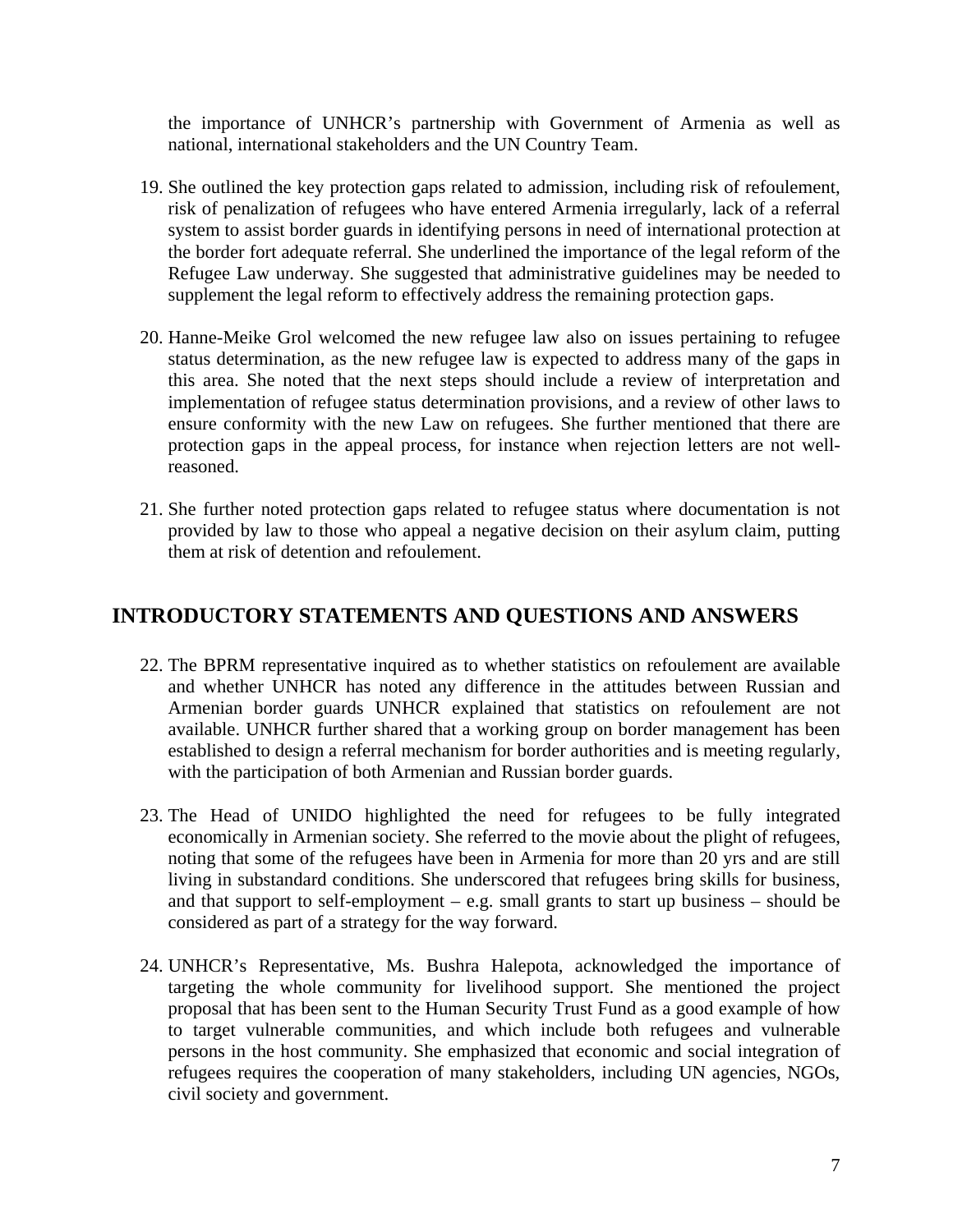- 25. The head of the State Migration Agency (SMA) commented that complete integration without economic integration is not possible. He noted that unemployment for refugees is 2.5 times higher than for rest of the population and that per capita income of refugees is 3 times lower than of the rest of the population. He felt that the reason for this inequity is due to a lack of social capital among refugees – e.g. a lack of knowledge about programmes available.
- 26. The representative from Progress University of Gyumri inquired as to whether UN can assist Iraqi refugees with selling their properties in Iraq. UNHCR explained that conditions in Iraq continue to be difficult, but that the UN will take up the issue of restitution in due course.
- 27. The BPRM representative inquired as to how many Georgians presently are in Armenia seeking asylum. The Head of SMA stated that while several thousand of Georgians came to Armenia after the conflict – the border traffic increased 6 fold in August - many did not apply for asylum as they hoped to be able to return to Georgia within a short timeframe. The SMA has received 108 asylum applications from Georgians and 9 asylum applications from persons from Ossetia.
- 28. UNHCR's Representative credited the border guards of Armenia, who were able to respond well to the increased border flows from Georgia in August. She also noted that UNHCR will consider making the training for border guards even more practical and grounded. She shared that she had recently visited sites in Gori, where a number of reconstruction sites are well underway and expected to be completed by the end of this month.
- 29. The representative of the Open University of Yerevan inquired whether there is any way to assist refugees in getting bank deposits from Azerbaijan banks. The Head of SMA acknowledged that many have lost deposits but clarified that the government does not have a programme in this regard. He suggested this topic to be taken up during the national consultation.
- 30. The President of Mission Armenia highlighted that the field workers witness the suffering of refugees on a daily basis. She felt that the substandard living conditions of refugees amount to human right violations and that action needs to be taken urgently. She emphasized that the naturalized refugees may have become citizens but are not yet fully integrated into society and continue to need assistance. She thanked UNHCR for organizing the consultation and expressed the hope that it will bring more attention to the urgent needs.
- 31. The Head of SMA acknowledged that the need for adequate housing is great, however, the national budget is facing budgetary constraints in addressing this gaps. Addressing the gap requires more funding than the government has at its disposal. UNHCR's Representative added that the government housing project already have had a positive impact for many vulnerable refugee family. She suggested that the participants will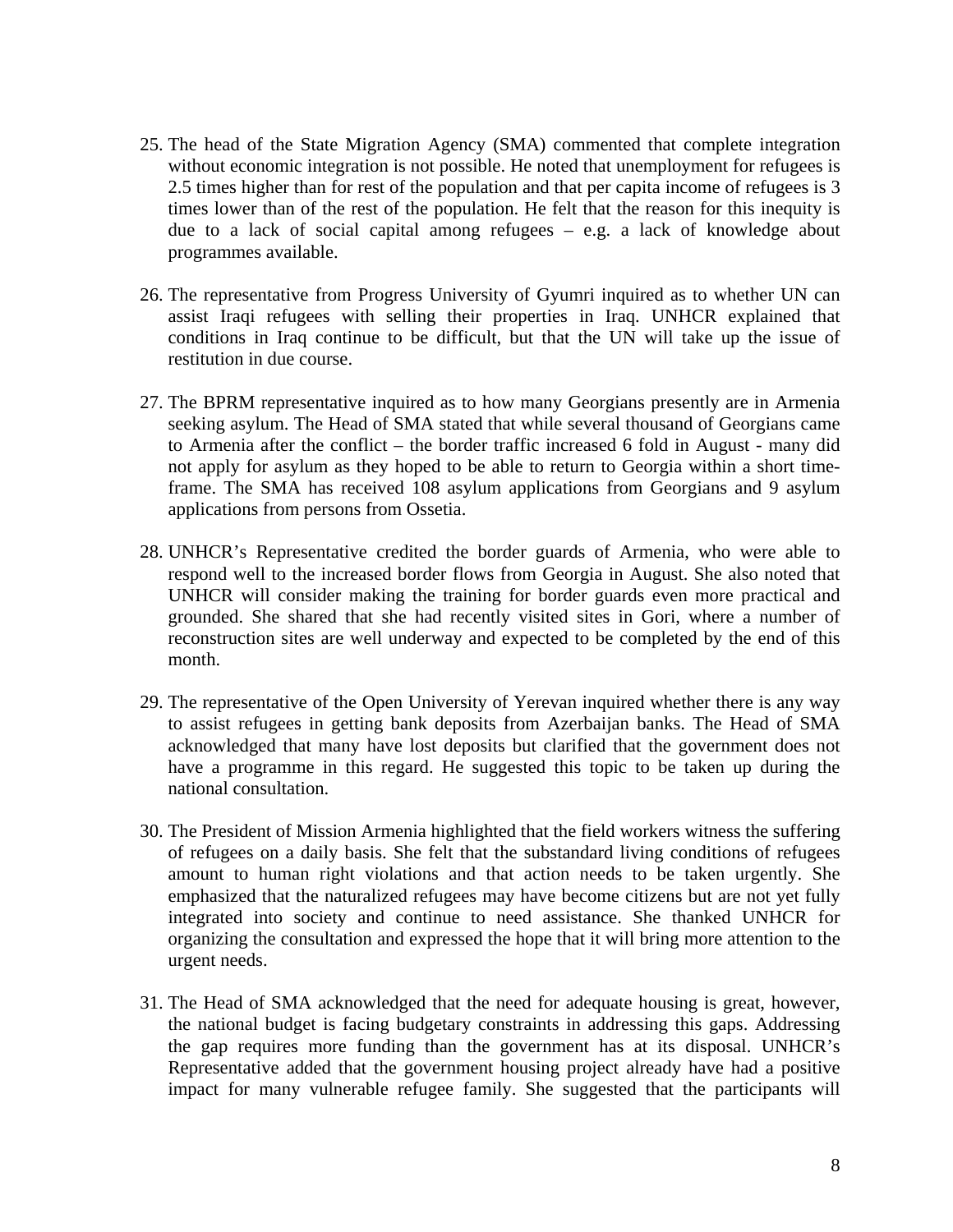<span id="page-8-0"></span>explore new avenues for the way forward to fund more housing projects. The representative from the Human Rights Defender's Office underscored the need for action to allow refugees to live in dignity.

- 32. Ministry of Health representative questioned the gap in lack of birth registration for refugee children. UNHCR confirmed that recent cases had been identified, but that more information as to the obstacles to birth registration would be needed. UNHCR also noted the cooperation extended by the Ministry of Health for individual cases, especially for Iraqi refugees who often have stress-related health problems.
- 33. World Food Programme representative brought up the question of WFP's planned exit from Armenia in light of the increasing food prices and continuing needs of refugees. UNHCR's Representative noted that vulnerable groups suffer the most in times of negative global trends, e.g. climate change, food prices, and that it is alarming that many refugees only get one meal a day. She urged all participants to take these widening gaps into consideration over the next two days.

# **WORKING GROUP DISCUSSIONS**

#### **Working Group 1: Admission**

- 34. The working group discussed that the Criminal Code exempts from criminal prosecution those illegal entrants who seek political asylum as defined by the Constitution. Moreover, the Law on State Border and Border Troops does not refer to the right to asylum and considers any illegal entrant as a transgressor - a person who violates the state border regime.
- 35. Given the absence of the State Migration Agency at the border as well as the fact that the Border Guards (BG) are guided by the Law on State Border and consider every person illegally entering the country as transgressors, the cases are forwarded to the National Security Services and the criminal investigation is initiated against them. Hence, although the Law on Refugees recognizes the asylum application as a basis for lawful entry, it is not always implemented in practice and thus may cause either criminal prosecution or cases of refoulement. The group raised concerns over the issue of ensuring the national security concerns when admitting asylum seekers illegally entering the country.
- 36. In addition, the denial of entry of foreigners with certain diseases defined by the Law on Aliens and the respective governmental decision was discussed. On the latter issue the group did not come to a common recommendation given that the person with the defined diseases might be of danger to the community and the public, so part of the group was stressing the need to leave the restriction as it is in the Law. However, arguments such as the need to allow those persons in the country but ensure that proper medical preventive actions should be taken, were also raised and seen as a balanced solution that ensures implementation in accordance with international norms.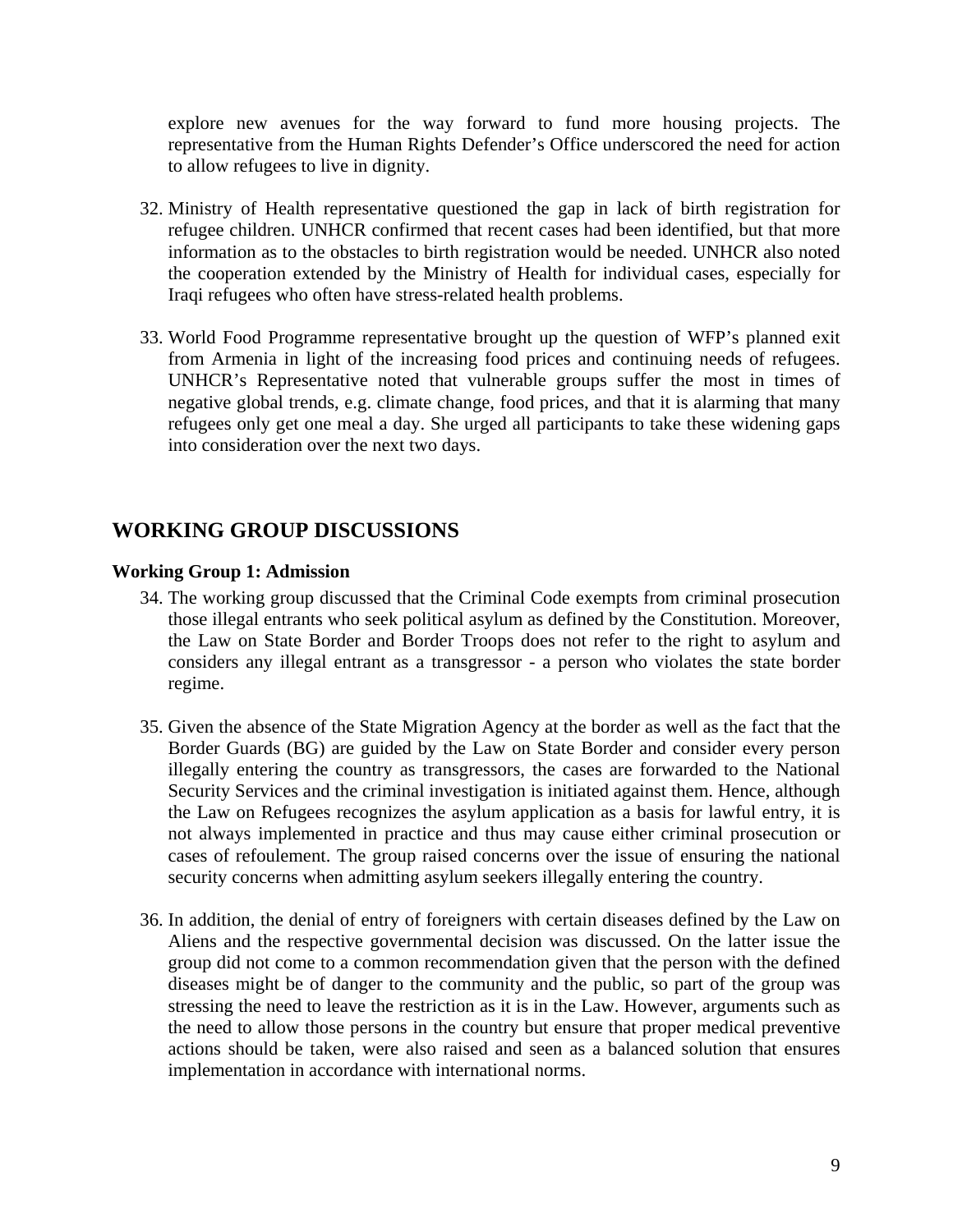37. In view of the above mentioned the group concluded the following:

- There is a need to harmonize asylum related legislation including the Criminal Code, Refugee Law, Law on State Border and Border Troops, Law on Aliens etc., to ensure proper reflection of international principles as well as access to the asylum procedure for illegally entering asylum seekers. The group stressed that the Criminal Code should ensure the application of the exemption for the persons seeking political asylum to every asylum seekers.
- The group stressed the need for intensive and continuous training of BGs as well as law enforcement bodies on international law and the application of those norms through the norms provided by the national legislation. As an example the group mentioned that the Criminal Procedural Code in its article 37 defines the so-called "Prosecutional discretion" provision which allows the prosecutor to decide whether to consider the person as accused or not. This provision would allow preventing criminal prosecution of those persons who are asylum seekers - illegal entrants and would ensure implementation of international principles.
- The group recommended establishing a (NSS/SMA) Task Force both in Yerevan and in the locations of the border crossing points (BCPs) to ensure quick and proper joint investigation of cases of illegally entering asylum seekers.
- To proceed with demilitarization of BGs either through placement of the BGs under the SMA structure or any other not military structures within the government.
- The group also recommended to assign the border monitoring functions of the SMA to the NGO through social partnership and to facilitate UNHCR's access to BCPs.

### **Working Group 2: Refugee Status Determination**

- 38. The working group started the discussion on identified gaps in the RSD procedure, emphasizing the lack of information regarding the difference between TA status and refugee status and the respective rights. A woman from Iraq that holds TA status described their plight and uncertainty of their future. The UNHCR Protection Officer from Moscow explained her that in case of delay of stabilization of the situation in Iraq they would qualify for refugee status. The group came to the conclusion that the asylum seekers should be given the opportunity to apply either for TA or refugee status. Asylum seekers should be well informed about the difference between these two regimes and their rights and obligations.
- 39. However, after adoption of the new law this gap will be addressed. The representative from the Human Rights Defender's office stated the need for training for judges, reasoning that their knowledge in refugee related issues is not sufficient. Since the court of cassation sets precedent, it is of huge importance to develop an effective system for citing the cases. The group agreed that trainings should be provided for judges to ensure that they have good knowledge on refugee law. The development of guidelines and of a user friendly and well structured jurisprudence system for precedent setting and uniform application of the law is paramount for judges. In this context, the negative decisions on asylum claims should be well substantiated.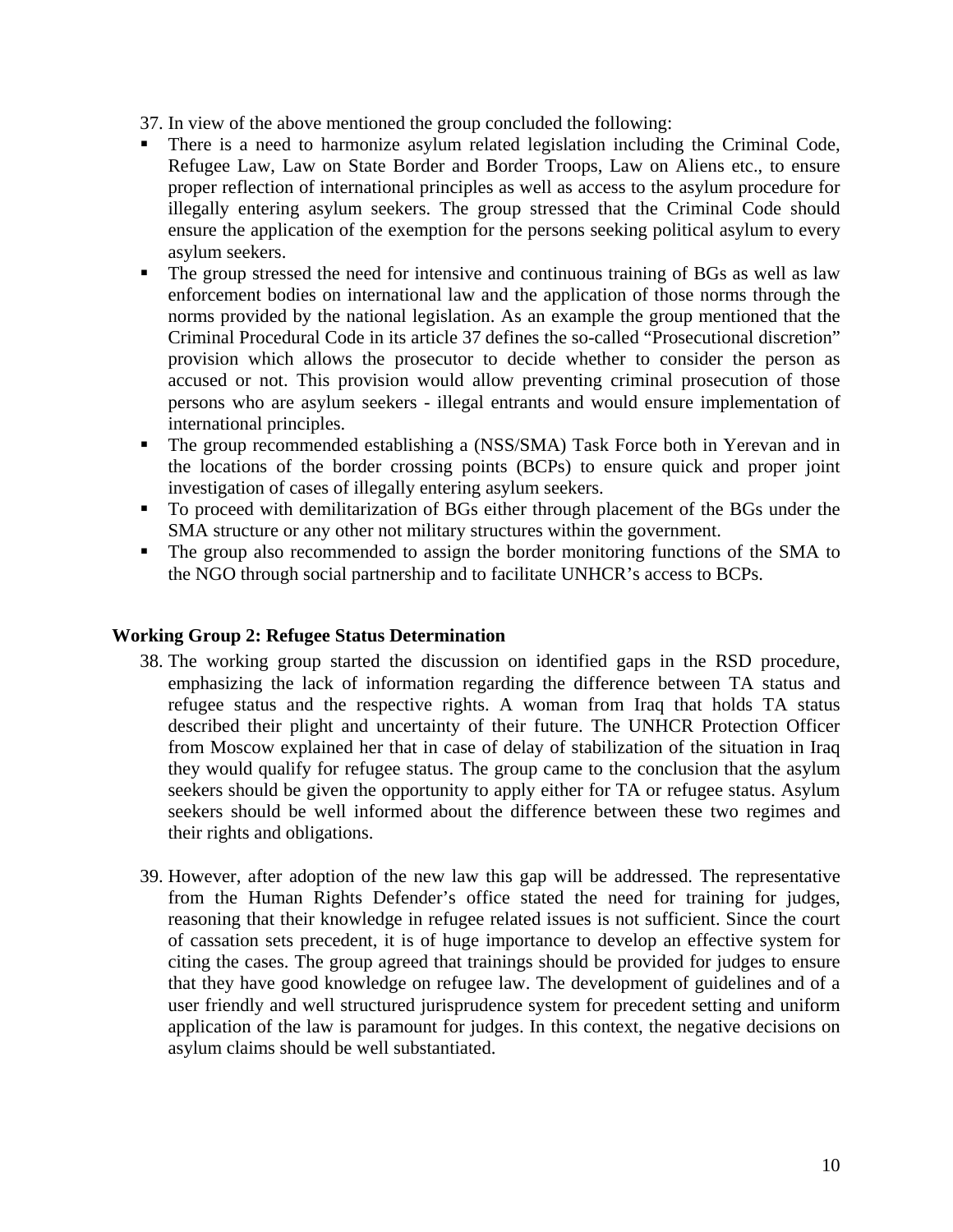- 40. The group further considered the creation of a protection mechanism in case of mass influx. The representative from the Human Rights Defender's office affirmed that the government must develop a contingency plan specifying the obligation of each agency that is involved in refugee issues. The UNHCR representative described the situation at the border during the Georgia conflict emphasizing the need for a presence of SMA on border crossing points.
- 41. It was also discussed that after the adoption of the new law there will be contradictions with other legislation. The representative from the Human Rights Defender's office placed the responsibility for resolving this problem on the standing committees of the National Assembly and the government. The participants agreed that the Ministry of Justice is the main stakeholder to undertake a comparative study, addressing potential contradictions in the legislation.

#### **Working Group 3: Status related issues**

- 42. The working group agreed that it is problematic that asylum seekers do not have documentation during appeal, and a detailed discussion on how best to remedy this gap ensued. A representative from Progress University suggested that documentation should be extended for the entire appeal process, rather than a preset timeframe, as appeal cases take different amounts of time. A representative from Ministry of Justice advised on the pros and cons of amending the law on this aspect. It was agreed that issuing the documentation is a state responsibility and that the documentation should be valid for the duration of the appeal process.
- 43. The group further discussed the benefits of improved dissemination of information to refugees and asylum seekers about their rights and obligations. A representative from Progress University shared that refugees can benefit from coming to the free legal clinics sooner rather than later, but many are not aware of the existence of the legal clinics. The representative from Mission Armenia highlighted that refugees in rural areas do not have access to legal clinics, and the Progress university representative responded that they are planning to establish mobile legal clinics to cover rural areas.
- 44. On the gaps pertaining to travel documents and derivative refugee status for family members, the group welcomed the new Refugee Law which is expected to resolve these gaps. The group also discussed family tracing mechanisms and how both government and international organizations have a role to play in family tracing.
- 45. The Group discussed different obstacles to birth registration. A representative from Mission Armenia highlighted that persons living in rural areas may not have access to the local government facilities where registration takes place. A representative from the Progress University felt that the lack of birth registration was due to insufficient information available to the families. The group agreed that it was necessary to identify the obstacles to birth registration and on this basis, design a strategy to overcome them with the involvement of government and child protection agencies.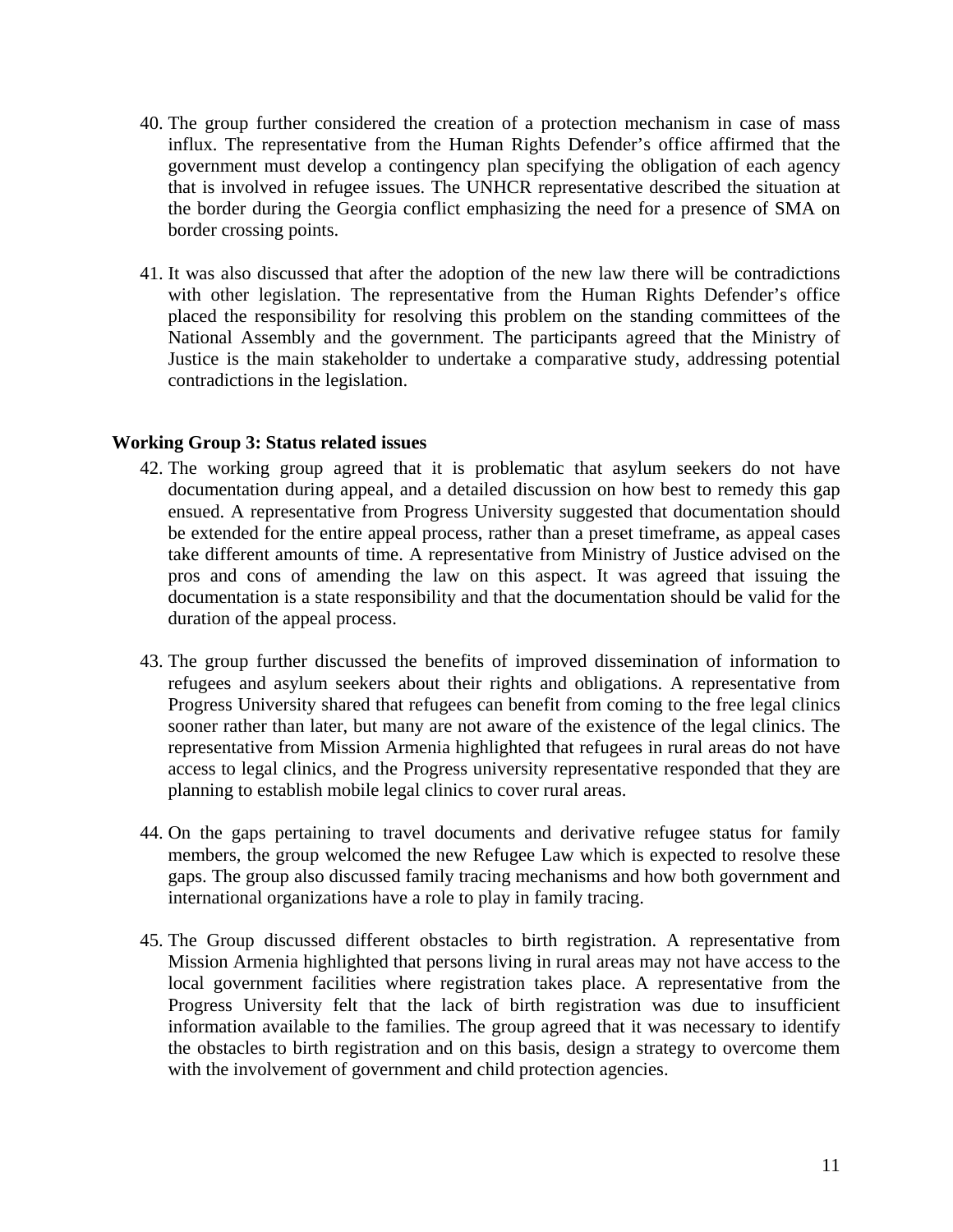### **PLENARY DISCUSSION – DAY 1**

- 46. The representative from the Office of the Human Rights Defender expressed the wish that international organizations should be able to grant an alternative refugee status. UNHCR explained that granting of refugee status is a state responsibility and one that the Government of Armenia has assumed fully. UNHCR provides technical advice to support the efforts of the Government of Armenia to ensure that the policies and procedures are in line with international standards.
- 47. The Representative of UNHCR highlighted that some of the current gaps in the legislative framework pertaining to refugees are expected to be amended with the new Refugee Law. She further explained that some gaps had been brought to the forefront by the recent crisis in Georgia, for instance that border guards can benefit from a more practical training with concrete tools at their disposal for identifying asylum seekers.
- 48. A representative from Mission Armenia noted the importance of capacitating Armenia NGOs, given that international organizations will not stay in Armenia indefinitely.

### **INTRODUCTORY REMARKS – DAY 2**

- 49. UNHCR's Representative, Ms. Halepota, welcomed the participants to day 2 of the national consultations and noted with satisfaction the high attendance. She invited participants to share their views.
- 50. A Refugee Representative, a woman from Azerbaijan, spoke about her life as a refugee in Armenia. She explained that throughout the 20 years she has been a refugee in Armenia she has lived in poor and inadequate living conditions, in a remote village where only refugees live. Conditions are especially harsh during the winter, when temperatures can drop to minus 35 degrees. The closest village with school, grocery store and pharmacy is fourteen kilometers away, making children's continued education a daily challenge.
- 51. The refugee representative expressed her thankfulness to Mission Armenia who had provided moral and material support to the refugee community up to 2006. She highlighted that the year after Mission Armenia had stopped working in the village, 19 people in the community died as they could not afford medication. She noted that the community was frustrated with the lack of attention that their dire living conditions received and especially with the visits by agencies, which did not lead to provision of assistance. She thanked UNHCR for inviting refugee representatives to the consultations and expressed the hope that it would lead to improvements in the lives of refugees.
- 52. A refugee representative from the Iraqi refugee population inquired into which criteria are used to provide assistance. The Armenian Red Cross Society representative, Mr. Haik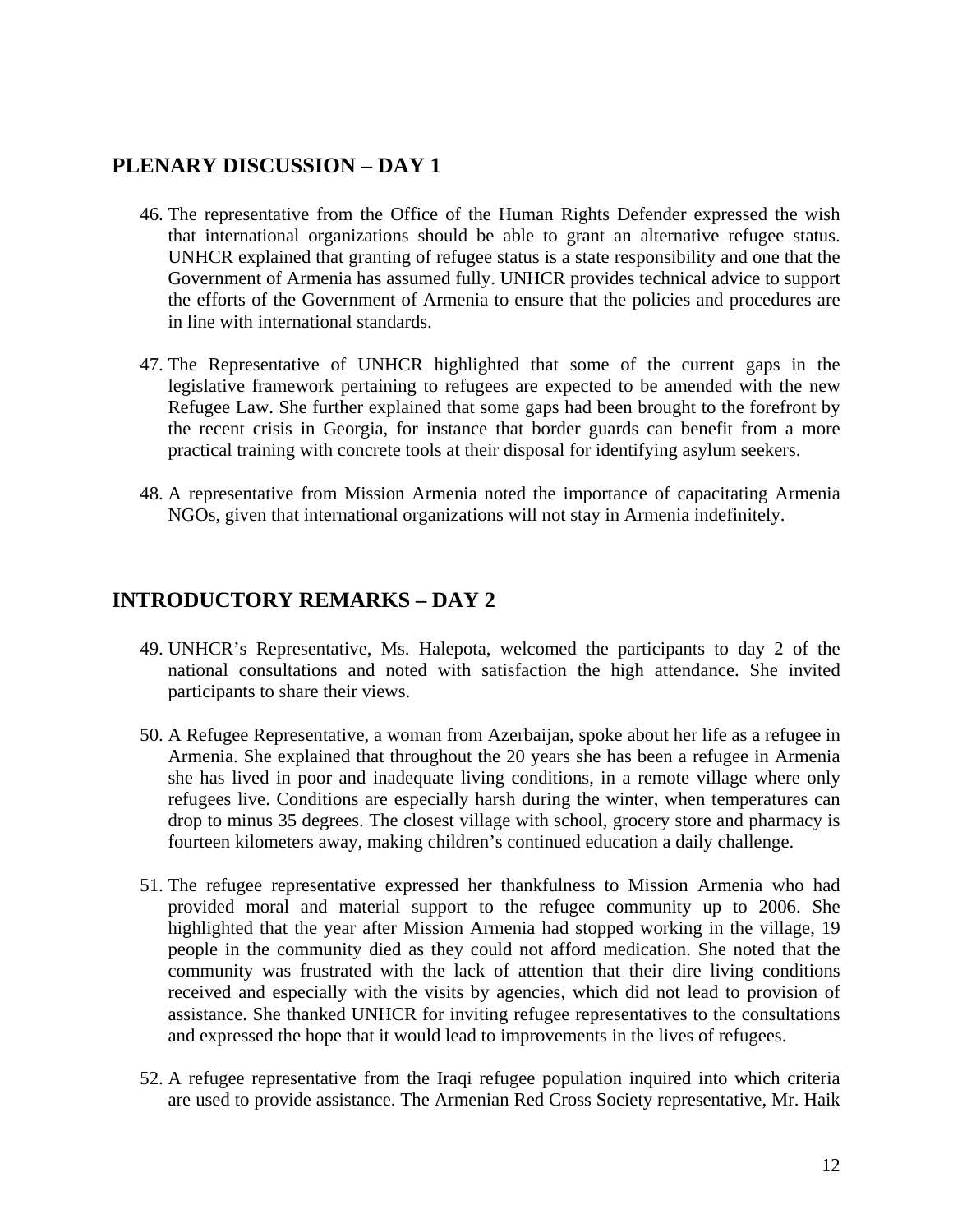<span id="page-12-0"></span>Hayrapetyan, clarified that assistance is provided based on vulnerability criteria. Families with young children, female-headed households and elderly without support qualify automatically for assistance, while assistance to other families is provided on a case-bycase basis.

- 53. UNHCR's Representative added that UNHCR had provided winterization assistance for three months last winter, e.g. items such as winter clothes and food items. She further introduced the General Manager of Viva Cell Company, Mr. Ralf Yerikyan and expressed her appreciation of his attendance, despite his busy schedule.
- 54. Mr. Yerikyan outlined the background of Viva Cell as a socially responsible company. He highlighted that the company is based on people living in Armenia and therefore has an obligation to use profit in a socially responsible manner. For instance, Viva Cell has set up programmes in education and health, as part of the corporate social responsibility. He emphasized that corporate social responsibility can help address the challenges faced by this society and building a better country in doing so.

# **SUMMARY OF GAPS – DAY 2**

#### **Presentation by Ms. Bushra Halepota, UNHCR Representative**

- 55. Ms. Halepota provided an overview of the achievements to date and noted that the Government of Armenia has been receptive to the needs of refugees.
- 56. She noted that many refugee families continue to live in sub-standard shelter. She emphasized that provision of adequate shelter should be considered a life-saving measure in refugee protection, due to the harsh weather conditions in winter in Armenia.
- 57. Ms. Halepota highlighted gaps in the education sector, where school drop out rates of children from refugee families is 2-3 times higher than the national average. She also made reference to refugees not having access to higher education due to their inability to pay the fees.
- 58. Ms. Halepota emphasized that refugees have limited access to income generating opportunities and face high unemployment rates. She noted that the lack of capacity to organize refugee specific vocational training opportunities further hampers access to the labour market. She explained that refugees suffer from a variety of health problems, in part due to poverty and poor living conditions. A recent survey has shown that many refugee families are in dire need of essential humanitarian assistance.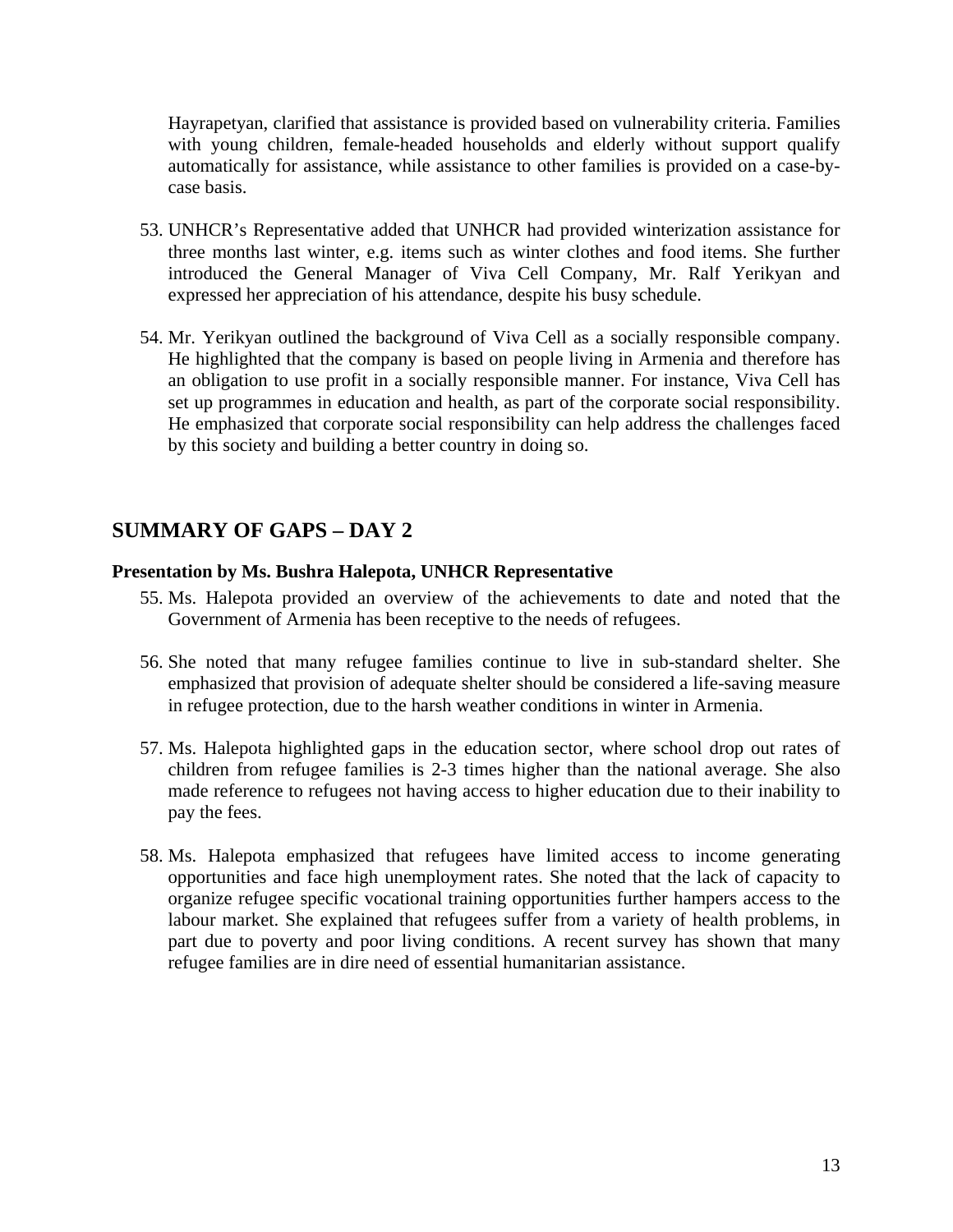# **WORKING GROUP DISCUSSIONS**

#### **Working Group 4: Health and Sexual and Gender-Based Violence (SGBV)**

- 59. The working group had a lively discussion on the provision of health care to refugees. The representative from the Ministry of Health highlighted that refugees have access to the health system on equal terms as Armenian nationals, while representatives from Mission Armenia felt that this was not always the case in practice. The working group agreed that provision of health care for refugees is a state responsibility under Armenian law, which should be fully implemented. It was also agreed that if there are cases where NGOs intervene to ensure access to the health system, an effective referral system should be in place.
- 60. The group discussed assistance to traumatized refugees, who may have different mental health issues than Armenians. There was a general agreement on a suggestion from UNHCR that there is a need for a more integrated response to the needs of traumatized refugees.
- 61. The working group agreed that there is a lack of capacity in prevention of and response to Sexual and Gender Based Violence (SGBV) and that the response could benefit from a more multi-sectoral approach. A representative from the Police highlighted that there is no training on how to deal with SGBV cases at the police academy, and he also felt that cross-border cooperation could help prevent cases of trafficking. The working group agreed that there is a need to develop a strategy to enhance the multi-sectoral prevention and response mechanisms to SGBV, in addition to targeted capacity building through training and sharing of international best practices among key stakeholders. It was further agreed to explore possibilities for increased cross-border cooperation with a view to prevention of trafficking.

### **Working Group 5: Social Integration**

- 62. The working group started the discussion addressing the basic needs of refugees. The representatives of the legal clinic in Gyumri and ACHE stated that it is better to teach refugees how to help themselves rather than providing humanitarian assistance. The representative from UNHCR and Mission Armenia agreed with this statement and added that among UNHCR's people of concern there are also vulnerable groups such as elderly and disabled who are not able to help themselves to meet their basic needs but largely depend on external support.
- 63. Mission Armenia stated that currently the state welfare system provides only pensions and family allowances while no social counseling, outreach and support is provided by the state institutions or local authorities. It was recommended that the state institutions and local authorities should have more responsibility to identify the needs and to provide proper social counseling and support to vulnerable refugees at the community level. This can be achieved through decentralization of the services and ensuring funding for the communities to address their needs.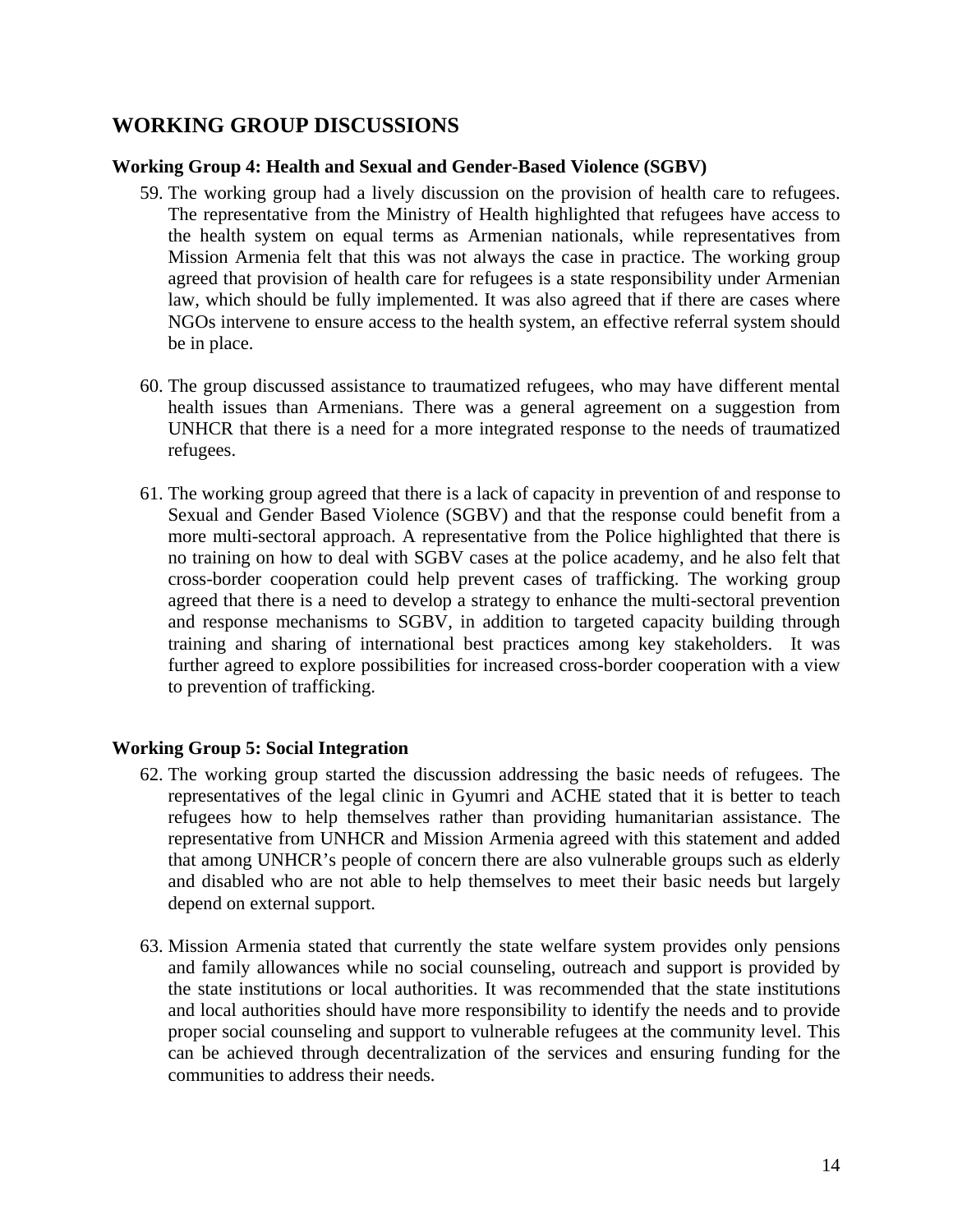- 64. UNFPA representative recommended incorporating refugee issues in the new social security policy. Additionally, the capacity building of the state institutions would be of importance as suggested by the representatives of Mission Armenia and WFP.
- 65. With regard to the gap concerning access to shelter, the need of strengthening the social housing system by the government was emphasized. In addition, Mission Armenia raised the issue of communal centers that are in very bad shape. Renovation of communal centers, including privatized ones, has been suggested by Mission Armenia through increased partnership with the government, private sector and international organizations.
- 66. As an alternative solution, the representative of the legal clinic in Gyumri suggested to design favorable loan conditions for refugees enabling them to take loans for the procurement of houses and completion of unfinished private houses. Mission Armenia recommended further promoting the cooperation with the public sector in provision of shelter to refugees. BPRM representative added that private sector investments in refugee shelter might be motivated through introducing favorable tax policy.
- 67. For the persons holding TA status, the group made a recommendation to develop a renting scheme and provide individual support to extremely vulnerable TA holders for renting houses. The importance of refugee participation in design and implementation of shelter projects was highlighted by the group.
- 68. The group also discussed the gaps in primary education. Mission Armenia and ACHE mentioned that many Iraqi children drop out of school or have high level of absences due to language difficulties and differences in school programs compared with Iraq. It was suggested to organize preparatory courses and Armenia language training jointly by the government and NGOs.
- 69. In addition, ACHE stressed the importance of psycho-social counseling in schools that involves children, parents and teachers and aims at promoting local integration. Other social events at the community level will address the cultural barriers that children face in the school and community at large.
- 70. The group recommended supporting vulnerable communities to improve access to school, including improvement of school facilities, providing transportation support and provision of school supplies. Mission Armenia also recommended carrying out a survey through UNICEF, UNHCR, NGOs and the Ministry of Education aiming at identification of the level and reasons of school drop outs among refugees.

#### **Working Group 6: Economic Integration**

71. The unemployment rate among refugees was considered to be one of the main obstacles for economic integration of refugees. The representative of SMA suggested differentiating refugees from Azerbaijan from those from Iraq for the sake of discussion. The participants from the Ministry of Labor and Social Affairs responded that there exist territorial employment centers where refugees can register and apply for a job. The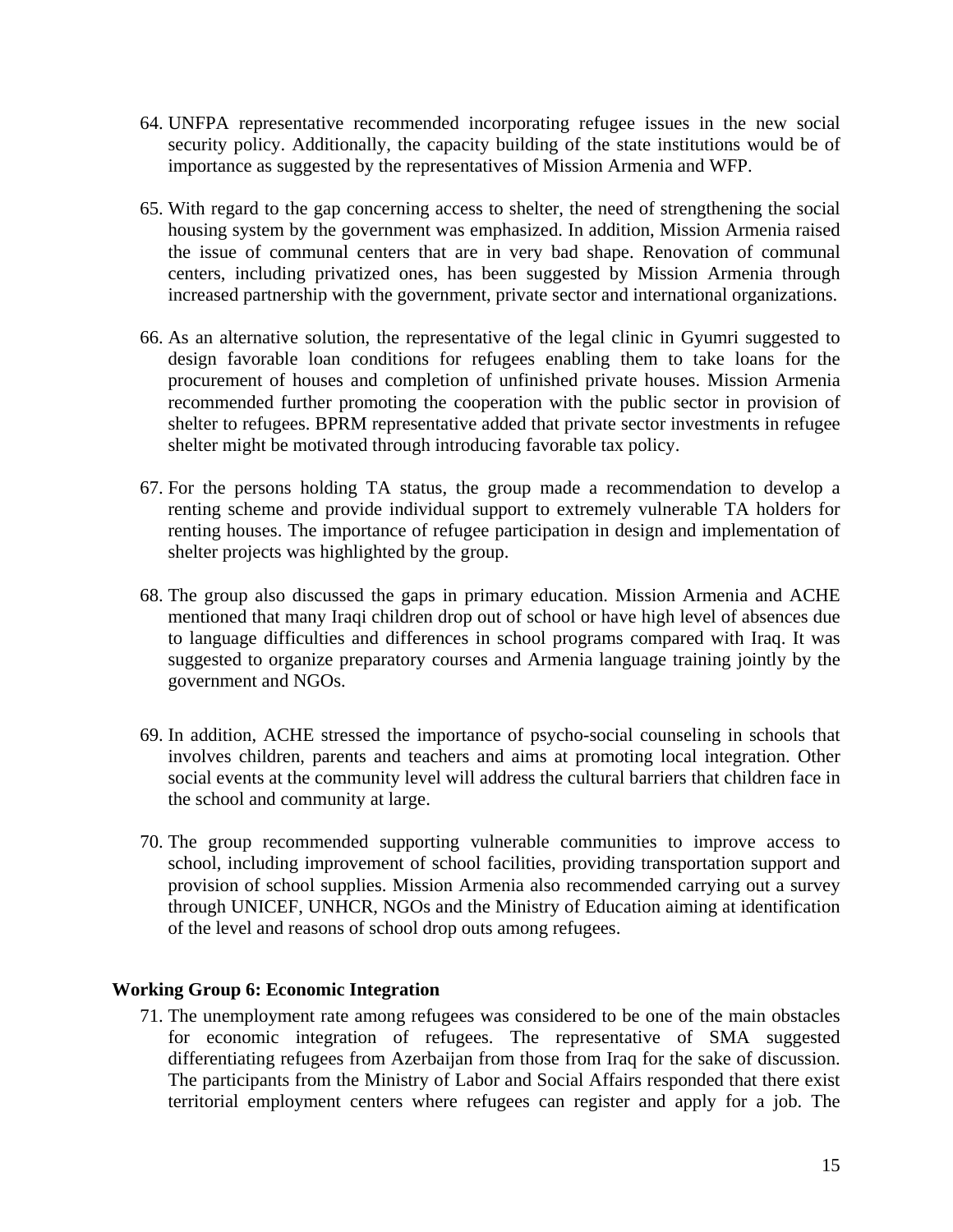following information was additionally provided by the Ministry: According to article 7 of RA law on 'Employment of population and social protection in case of unemployment', refugees can approach one of the 10 marz based or one of the 41 local community based 'Agencies for state service for employment', to receive status as unemployed, apply for a job and, based on article 29 of the above law, receive an unemployment allowance - 60% of the minimal monthly salary. Refugees, considered as unemployed or/and persons with poor chances in the labour market, can be involved in the following programs implemented by the Agency for state service for employment<sup>1</sup>:

1. Vocational training, including student scholarship in the course of the entire training;

2. Salary compensation program (for each employed person, the employer is given compensation of 50% of the salary defined by the employer, bearing in mind that the sum should not exceed the minimal monthly salary;

3. Program on financial assistance for state registration for involvement in business activities;

4. Program of covering expenses for persons working more than 30 km away from their places of residence;

5. Program of payable public jobs.

 $\overline{a}$ 

The group agreed that basically the unemployment issue falls within the responsibilities of the state. The participants from the Ministry of Labor and Social Affairs argued that the state offers jobs through some projects but they receive only few applications. It was agreed that the main gap here is lack of information and all members of the group considered the importance of disseminating the information on these kinds of projects in refugee communities.

- 72. Closely related to unemployment is improvement of the skills of refugees to be eligible for better job opportunities. The head of the refugee department of SMA mentioned that refugees' skills for fuel production are not relevant in Armenia. Also those arriving from urban areas may face job problems if they are resettled in rural areas. The representative from "Mission Armenia" concluded that it is obvious that the knowledge and skills of refugees should be improved and adjusted to the local conditions. The trainings provided by Mission Armenia are not enough to cover the variety of job opportunities. The representative from the Ministry of Labor and Social Affairs replied that the ministry offers such training courses for improvement of the skills of refugees but again they receive only few applications. The group agreed that donors and other national and international partners as well as NGOs, should ensure different projects targeting vocational training needs for refugees while widening the choices of professions.
- 73. The group also discussed the possibility of getting micro credits or funds with minimum collaterals. The representative of SMA replied that banks will not be willing to provide funds without being satisfied of business plans of applicants. The representative from 'Our home is Armenia' NGO suggested developing projects on small businesses taking into account the realization of the produced products. The NGO resources should be directed to the training of refugees for making business plans and purposely using the received funds. The representative of SMA stated that currently the state implements certain programs that can increase the self-reliance of refugees but they are few in

 $<sup>1</sup>$  More information can be obtained through the website of the Employment State Services: www.employment.am.</sup>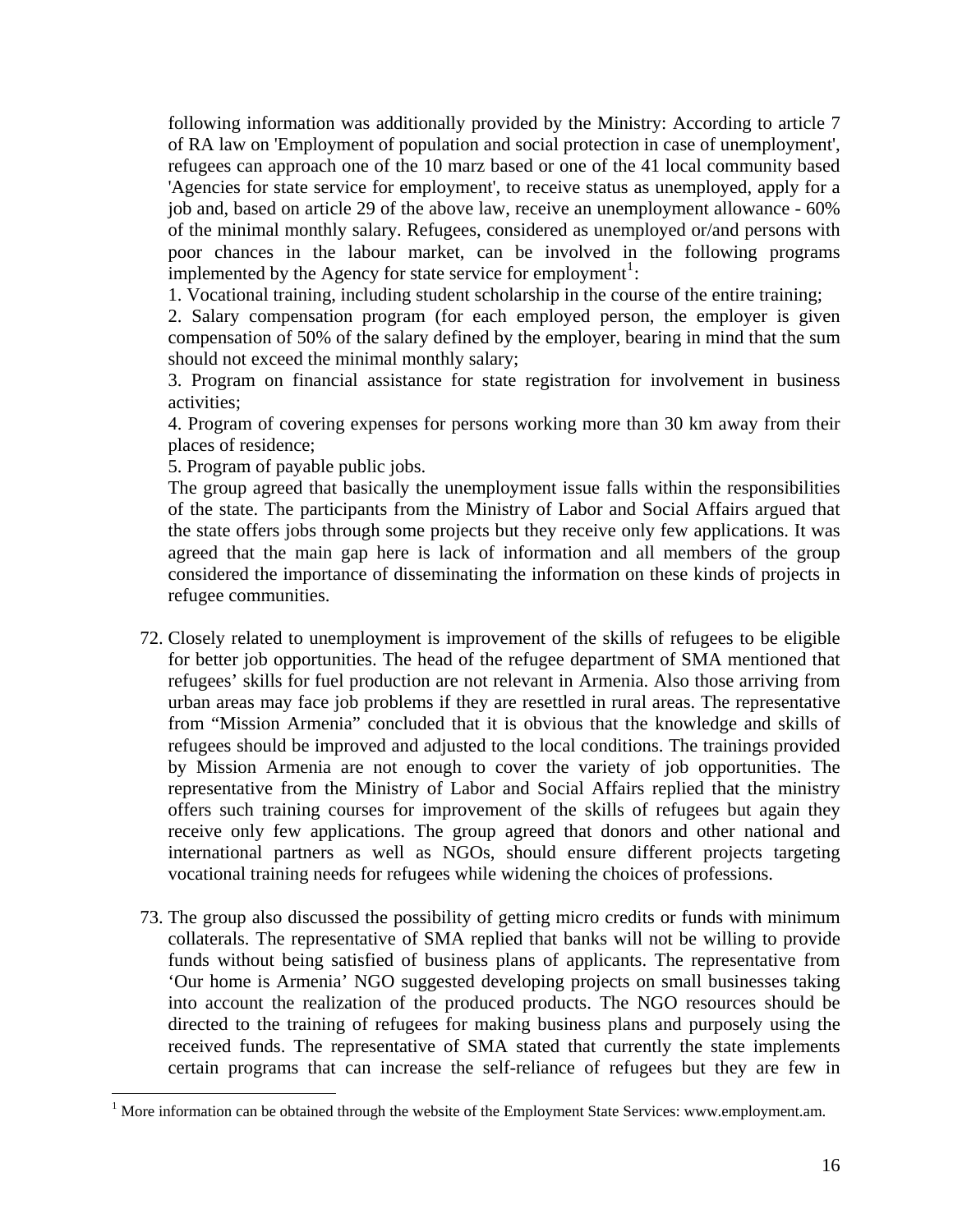number and regions. The group recommended increasing the number of self-reliance projects both in rural and urban areas and their geographic scope of implementation.

74. Within the context of economic integration there is an existing gap in the field of higher education. The group concluded that the rights of refugees and locals to higher education benefits should be equal.

# **PLENARY DISCUSSION**

- 75. The Deputy Head of SMA highlighted housing as the most pressing need. He noted that with the current government budgets, only 80 households a year can be assisted through government funding, implying that it will take over 20 years to assist refugee families. He felt that support from the international community is greatly needed to resolve the housing needs. He further noted that some of the communal centers which accommodate refugees are in dire conditions. He encouraged funding to be made available for renovation of the communal centers.
- 76. UNHCR's Representative noted that shelter had been brought up as a pressing problem in the discussions. She emphasized that the problem has persisted for more than 20 years since the arrival of refugees from Azerbaijan and that it is first and foremost a state responsibility to address it. She further suggested that the shelter gap is addressed collectively through the involvement of all stakeholders. She conveyed that it will not be realistic to expect UNHCR to have funds to continue to provide shelter for naturalized refugee who have been in Armenia for more than 20 years. She encouraged stakeholders to look at innovative ways to address shelter needs.
- 77. The representative of UNIDO encouraged the government to continue the housing strategy while at the same time look for alternative approaches. She suggested involving the private sector for assistance, e.g. through tax incentives.
- 78. A representative from Mission Armenia highlighted that some of the communal centers are in such dire state that they cannot be renovated. He suggested that rather than renovating communal centers, a more strategic approach should focus on solving the housing problem by getting apartments to refugees – e.g. through allocation of a set number of apartments for refugees in large newly constructed housing complexes.
- 79. A representative from UNHCR also highlighted gaps in the education sector as pressing issues to be resolved. Mission Armenia's representative agreed with this and noted that Mission Armenia has successfully carried out projects to support children from refugee families in their education, e.g. through tutoring.
- 80. A representative of WFP emphasized the need for expanding employment opportunities for refugees. She suggested that paid public work programmes, such as work for unemployed to undertake road renovations or creation of parks, would help both individual refugees as well as communities. The Employment State Services (ESS)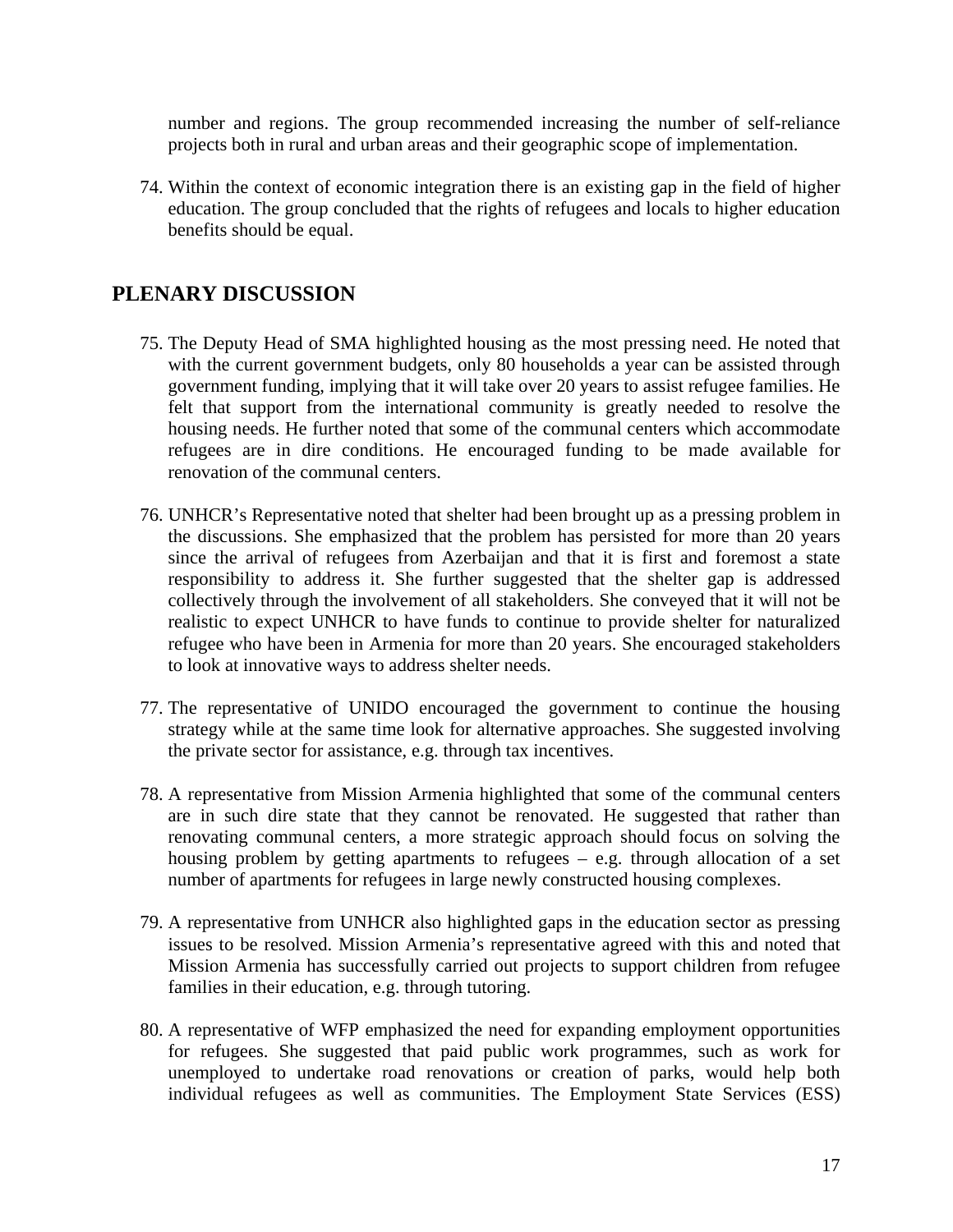additionally informed that in order to provide temporary jobs to unemployed persons, paid public services jobs are offered and refugees who are registered in the ESS can benefit from this as well.

- 81. The president of Our Home Armenia reiterated that socio-economic integration should be at the top of the priority list, as well as addressing legal and rights-based issues. He highlighted that many social problems are also shared by Armenians, but that refugees are more vulnerable and not included in government policies as a priority group. He noted that refugees should have free of charge access to judiciaries and state administration entities to facilitate local integration in Armenia. He further encouraged other states to facilitate the movement of refugees residing in Armenia who want to travel to other countries using the Convention Travel Document.
- 82. UNHCR's Representative added that refugees arriving from different cultures and with different languages than the host population are likely to experience difficulties in integration. She suggested that host communities are sensitized to reduce stigma on refugees and that schools integrate activities to promote tolerance.
- 83. UNHCR's Representative presented a summary of final recommendations.

# **CLOSING REMARKS**

- 84. The representative of SMA thanked UNHCR for organizing the consultations and extended his gratitude to the international community for the relentless work in addressing the needs of refugees. He expressed his hope and expectations that the consultations will lead to a successful outcome and even more positive results in the efforts to fully integrate refugees into Armenian society.
- 85. UNHCR's Representative thanked all participants for their contributions towards the rich and fruitful discussions. She noted with satisfaction that the participants had shown much interest in finding concrete recommendations to address gaps, with discussions continuing during coffee breaks and over lunch and further demonstrated with high attendance over the two-day meeting. She emphasized the importance of partnerships in the holistic and collaborative approach, requiring the commitment and continuous support of all present.

**ANNEXES** 

**Annex 1: Matrix of gaps and recommendations Annex 2: Participants list Annex 3: Agenda**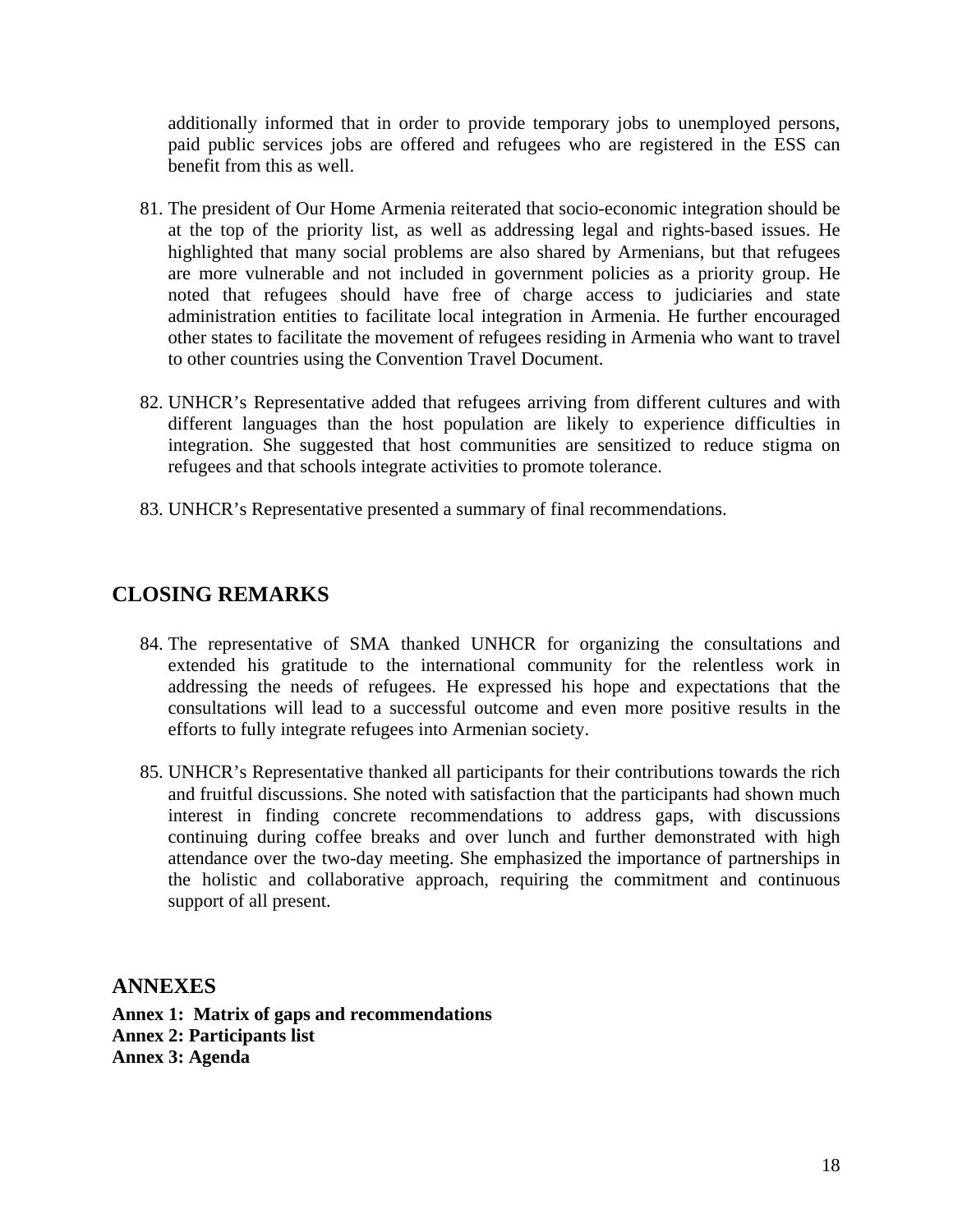# **Annex 1: Gaps and Recommendations Matrix**

| <b>Admission</b>                                                                                                                                                                                                                                                                                  |                                                                                                                                                                                                                                                                                                                                                                                                                                                                                                   |
|---------------------------------------------------------------------------------------------------------------------------------------------------------------------------------------------------------------------------------------------------------------------------------------------------|---------------------------------------------------------------------------------------------------------------------------------------------------------------------------------------------------------------------------------------------------------------------------------------------------------------------------------------------------------------------------------------------------------------------------------------------------------------------------------------------------|
| <b>Gaps</b>                                                                                                                                                                                                                                                                                       | <b>Recommendations</b>                                                                                                                                                                                                                                                                                                                                                                                                                                                                            |
| <b>Strengthening national legislation</b>                                                                                                                                                                                                                                                         |                                                                                                                                                                                                                                                                                                                                                                                                                                                                                                   |
| Asylum seekers are not clearly exempt from prosecution<br>for illegal entry into the territory of the Republic of<br>Armenia (RA) by Criminal Code and risk to be refouled.                                                                                                                       | The Government of Armenia (GoA), with support of UNHCR and other<br>relevant partners, including academic legal specialists, to analyse the<br>legal framework relating to aliens and refugees (beyond the Law on<br>Refugees) with a view of harmonizing legislation pertaining to rights of<br>refugees and asylum seekers, specifically introducing amendments that<br>ensure that the principle of non-penalisation is consistently recognised in<br>legislation and administrative practice. |
|                                                                                                                                                                                                                                                                                                   | The GoA, with support of UNHCR, to develop knowledge of<br>prosecutors on refugee protection in relation to criminal legislation for<br>cases of unlawful entry.                                                                                                                                                                                                                                                                                                                                  |
| <b>Identification and referral of asylum seekers</b>                                                                                                                                                                                                                                              |                                                                                                                                                                                                                                                                                                                                                                                                                                                                                                   |
| There are no clear obligations and procedures for border<br>guards for the identification of asylum seekers and no<br>mechanism has been established regarding the referral of<br>asylum seekers. Border guards have inadequate knowledge<br>about asylum law, RSD procedure and the role of SMA. | UNHCR and other relevant partners to continue training programmes for<br>border officials to enable them to effectively and efficiently identify<br>persons seeking international protection and refer them to the<br>appropriate protection processes.                                                                                                                                                                                                                                           |
|                                                                                                                                                                                                                                                                                                   | UNHCR to provide technical assistance to the GoA in the drafting of<br>clear standard operating procedures and guidelines governing those<br>responsible for receiving and admitting refugees and asylum seekers.<br>The guidelines, among other things, to indicate:<br>respective roles and responsibilities of the various authorities                                                                                                                                                         |
|                                                                                                                                                                                                                                                                                                   | including NSS and SMA;<br>establishment of Response Team consisting of National Security<br>Service and SMA representatives operating in border areas to<br>enable a prompt response to cases of unlawful entry;<br>GoA to consider establishment of migration services (SMA's)                                                                                                                                                                                                                   |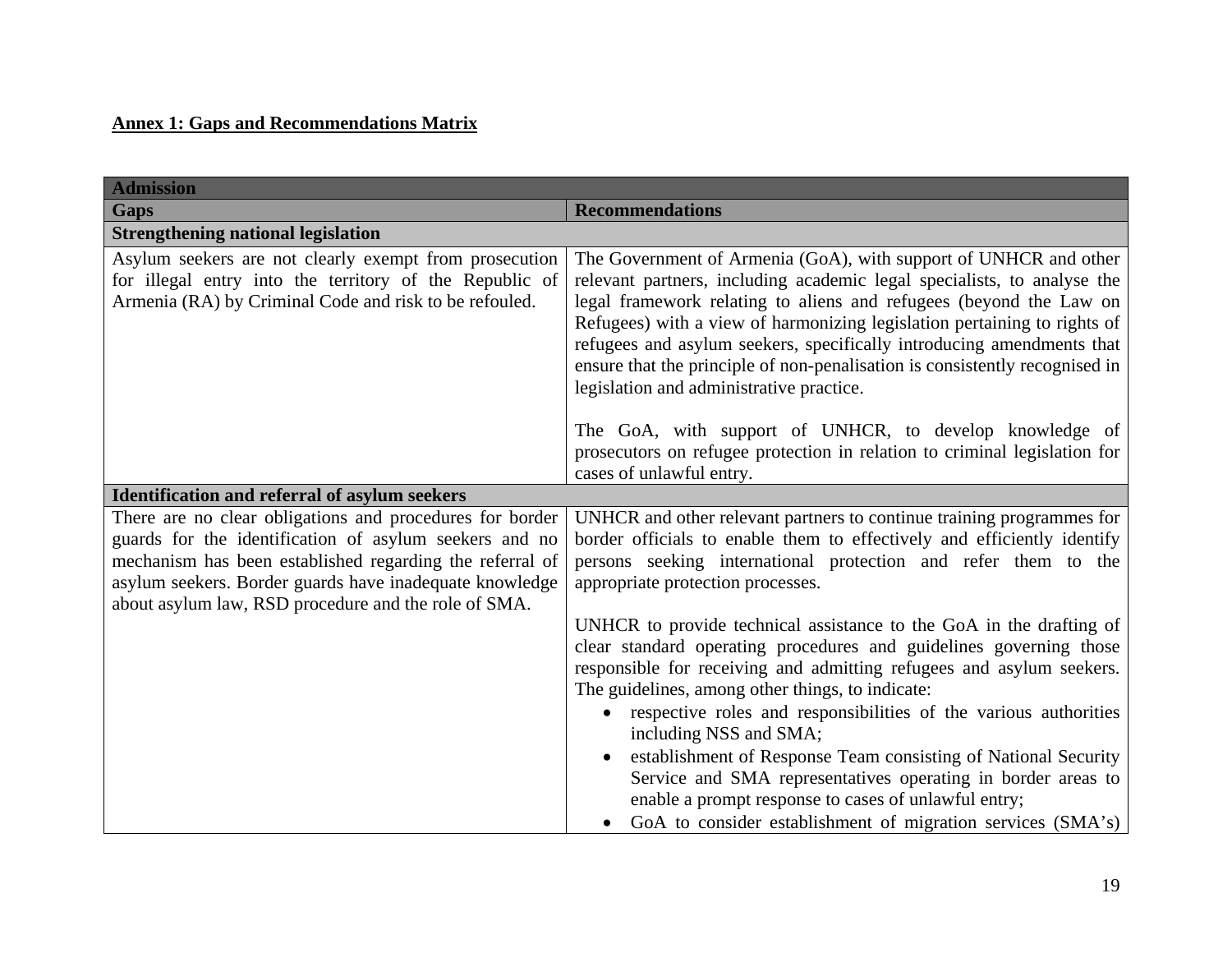| UNHCR has limited information on the situation in the<br>border. | presence at the main border crossing points.<br>access to border crossing points by UNHCR and humanitarian<br>partners.                                                                                                                                                                            |
|------------------------------------------------------------------|----------------------------------------------------------------------------------------------------------------------------------------------------------------------------------------------------------------------------------------------------------------------------------------------------|
|                                                                  | The Law on Refugees as well as the Law on Aliens includes the right of<br><i>non refoulement</i> . This right is however not included in the Law on State<br>Borders or in the Law on Border Guards. A legal amendment is needed<br>to establish a link between asylum law and border regulations. |

| <b>Refugee Status Determination</b>                                                                                                                                                                                                                                                          |                                                                                                                                                                                                                                                                                                                                                                                                                                              |
|----------------------------------------------------------------------------------------------------------------------------------------------------------------------------------------------------------------------------------------------------------------------------------------------|----------------------------------------------------------------------------------------------------------------------------------------------------------------------------------------------------------------------------------------------------------------------------------------------------------------------------------------------------------------------------------------------------------------------------------------------|
| <b>Gaps</b>                                                                                                                                                                                                                                                                                  | <b>Recommendations</b>                                                                                                                                                                                                                                                                                                                                                                                                                       |
| Improving the legal framework and procedures governing RSD                                                                                                                                                                                                                                   |                                                                                                                                                                                                                                                                                                                                                                                                                                              |
| The duality of processing asylum claims<br>(temporary asylum status (TA) & refugee<br>status).                                                                                                                                                                                               | Although the draft Law on Refugees addresses this gap by abolishing the distinction<br>between TA status and refugee status, other legal frameworks will need to be<br>amended after adoption of the Law on Refugees. GoA with the assistance of<br>UNHCR to conduct comparative study of legal provisions affecting asylum, and<br>propose amendments to address all legal contradictions that affect refugee and<br>asylum seekers rights. |
| Complementary form of protection is used<br>separately from the main RSD procedure.<br>Those who were granted TA status could<br>qualify for refugee status. There is a lack of<br>transparency and information on the different<br>statuses and related rights when applying for<br>asylum. | SMA should give asylum seekers the possibility to apply for TA status or refugee<br>status and should duly inform them about the difference, their rights and obligations.                                                                                                                                                                                                                                                                   |
| The negative decision on an asylum seeker's<br>claim is not well-reasoned, hampering their<br>effective appeal.                                                                                                                                                                              | GoA to ensure that negative decisions on asylum claims should be justified and well<br>substantiated. A standard format to be elaborated and annexed to the relevant bylaw.<br>UNHCR to provide technical advice.                                                                                                                                                                                                                            |
|                                                                                                                                                                                                                                                                                              | GoA, with the support of UNHCR and other relevant partners, to strengthen<br>capacity of the judiciary, through training of judges, development of guidelines and                                                                                                                                                                                                                                                                            |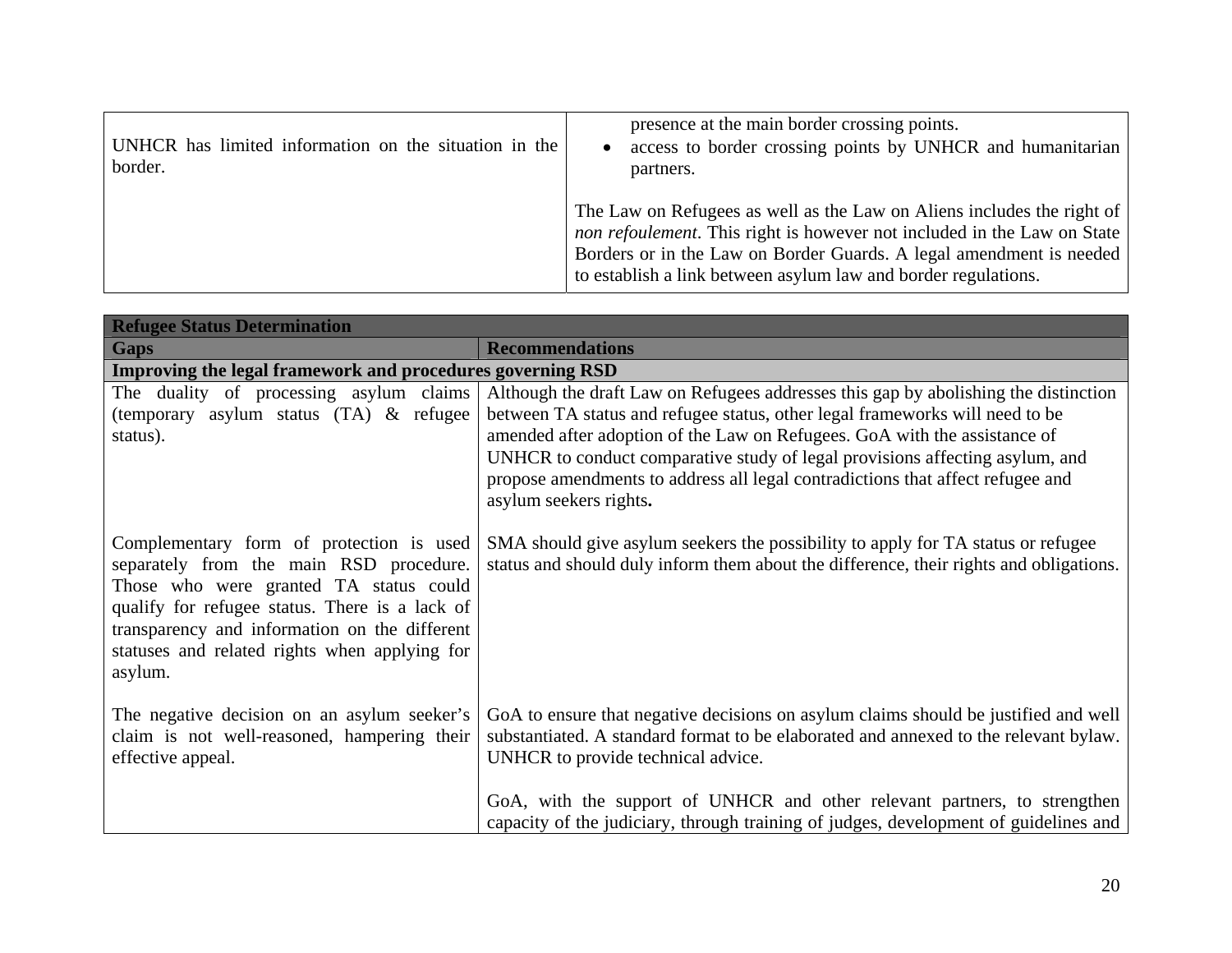|                                                                                       | development of user friendly, well structured jurisprudence system for precedent<br>setting and uniform application of the law.                                                                           |
|---------------------------------------------------------------------------------------|-----------------------------------------------------------------------------------------------------------------------------------------------------------------------------------------------------------|
| Absence of group recognition mechanisms for<br>prima facie refugees in mass influxes. | Preparation of emergency plan in case of mass influx under the coordination of the<br>government, involving all relevant stakeholders. The plan to include group<br>recognition for prima facie refugees. |
| Strengthening the capacity of the SMA                                                 |                                                                                                                                                                                                           |
| Absence of standard operating procedures and                                          | GoA, with the support of UNHCR and other relevant partners, to strengthen the                                                                                                                             |
| guidelines that eligibility and registration staff                                    | capacity of SMA, through training of SMA staff on human interaction and the                                                                                                                               |
| can refer to.                                                                         | elaboration of guidelines on standard operating procedures for SMA staff                                                                                                                                  |
|                                                                                       | responsible for registration and determination of refugee status.                                                                                                                                         |

| <b>Status Related Issues</b>                                                                                                                           |                                                                                                                                                                                                                                                                                                                                                                          |
|--------------------------------------------------------------------------------------------------------------------------------------------------------|--------------------------------------------------------------------------------------------------------------------------------------------------------------------------------------------------------------------------------------------------------------------------------------------------------------------------------------------------------------------------|
| <b>Gaps</b>                                                                                                                                            | <b>Recommendations</b>                                                                                                                                                                                                                                                                                                                                                   |
| <b>Status Related Issues</b>                                                                                                                           |                                                                                                                                                                                                                                                                                                                                                                          |
| Absence of ID card for asylum seekers during<br>the appeal process.                                                                                    | GoA to ensure that asylum seekers are provided with identity documents during the<br>consideration of appeal in order to be protected against removal pending a final<br>decision on their case, through the extension of the validity of the asylum seekers'<br>ID card. Provide a leaflet with the ID card indicating the rights and obligations of<br>asylum seekers. |
| TA holders are not entitled to Convention<br>Travel Document (CTD). Absence of the<br>provision for derivative status for refugees'<br>family members. | The new amendments to the Law on Refugees, if successfully incorporated, will<br>eliminate the distinction between TA holders and refugees. Those currently having<br>TA status will obtain refugee status after adoption of the law and thus be entitled to<br>a CTD. Furthermore, the draft law provides for derivative status for family members<br>of refugees.      |
| Cases of unregistered births.                                                                                                                          | GoA with support of child protection agencies, to document obstacles to birth<br>registration, design and implement strategy to resolve the issue of non registration.                                                                                                                                                                                                   |

| <b>Health Care/SGBV</b>         |                        |
|---------------------------------|------------------------|
| <b>Gaps</b>                     | <b>Recommendations</b> |
| <b>Prevention from violence</b> |                        |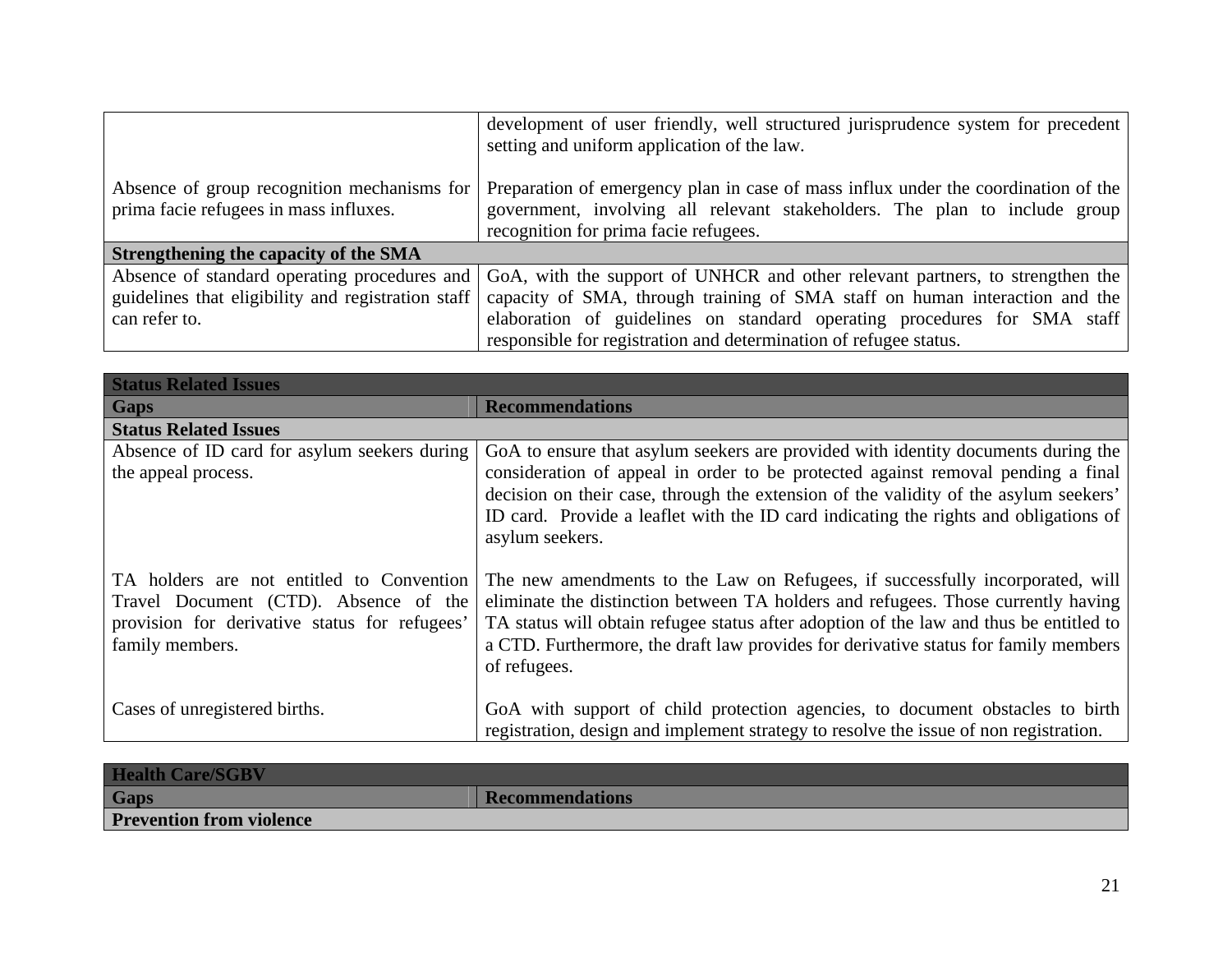| Absence of effective reporting and response<br>mechanisms on SGBV.                                                                                       | GoA, with the assistance of UNHCR, donors and other relevant partners to develop<br>a strategy for elaborating an effective reporting and response mechanism.                                                                                                                                                                  |
|----------------------------------------------------------------------------------------------------------------------------------------------------------|--------------------------------------------------------------------------------------------------------------------------------------------------------------------------------------------------------------------------------------------------------------------------------------------------------------------------------|
| Insufficient knowledge of stakeholders dealing<br>with asylum and refugee issues about SGBV.                                                             | GoA with relevant partners to strengthen the capacity to respond to and prevent<br>SGBV, of all actors involved in the multi-sectoral response.                                                                                                                                                                                |
|                                                                                                                                                          | UNHCR to share relevant international best practices.                                                                                                                                                                                                                                                                          |
|                                                                                                                                                          | UNHCR and specialized agencies to disseminate information to the population of<br>concern on smuggling, trafficking, SGBV and other form of abuse.                                                                                                                                                                             |
|                                                                                                                                                          | GoA, supported by international agencies, to explore possibility of establishing<br>enhanced cross-border cooperation to prevent trafficking.                                                                                                                                                                                  |
| <b>Health care</b>                                                                                                                                       |                                                                                                                                                                                                                                                                                                                                |
| Access to free health care services is not<br>sufficient.                                                                                                | GoA to ensure proper implementation of the Law on Health Care for health care<br>providers, by which refugees and asylum seekers have access to free health care on<br>the same terms as nationals.                                                                                                                            |
|                                                                                                                                                          | UNHCR, donors and other relevant partners to assist the GoA in the provision of<br>health care to the population of concern through a rights-based advocacy approach<br>and jointly elaborated effective referral mechanisms.                                                                                                  |
|                                                                                                                                                          | Refugee statistics to be incorporated into government health statistics to reflect the<br>specific needs of refugees, and integrate refugees into all ongoing health<br>programmes.                                                                                                                                            |
| There are clear indications that many refugees<br>face post trauma syndrome and display signs of<br>serious distress, that have been left<br>unanswered. | Governmental institutions, civil society and international organizations to design<br>educational tools to increase tolerance towards different ethnic groups/refugees.<br>Additionally, to develop coordinated response to improve psycho social support<br>mechanisms provided to both the refugee and the local population. |

| <b>Social integration</b> |                        |
|---------------------------|------------------------|
| <b>Gaps</b>               | <b>Recommendations</b> |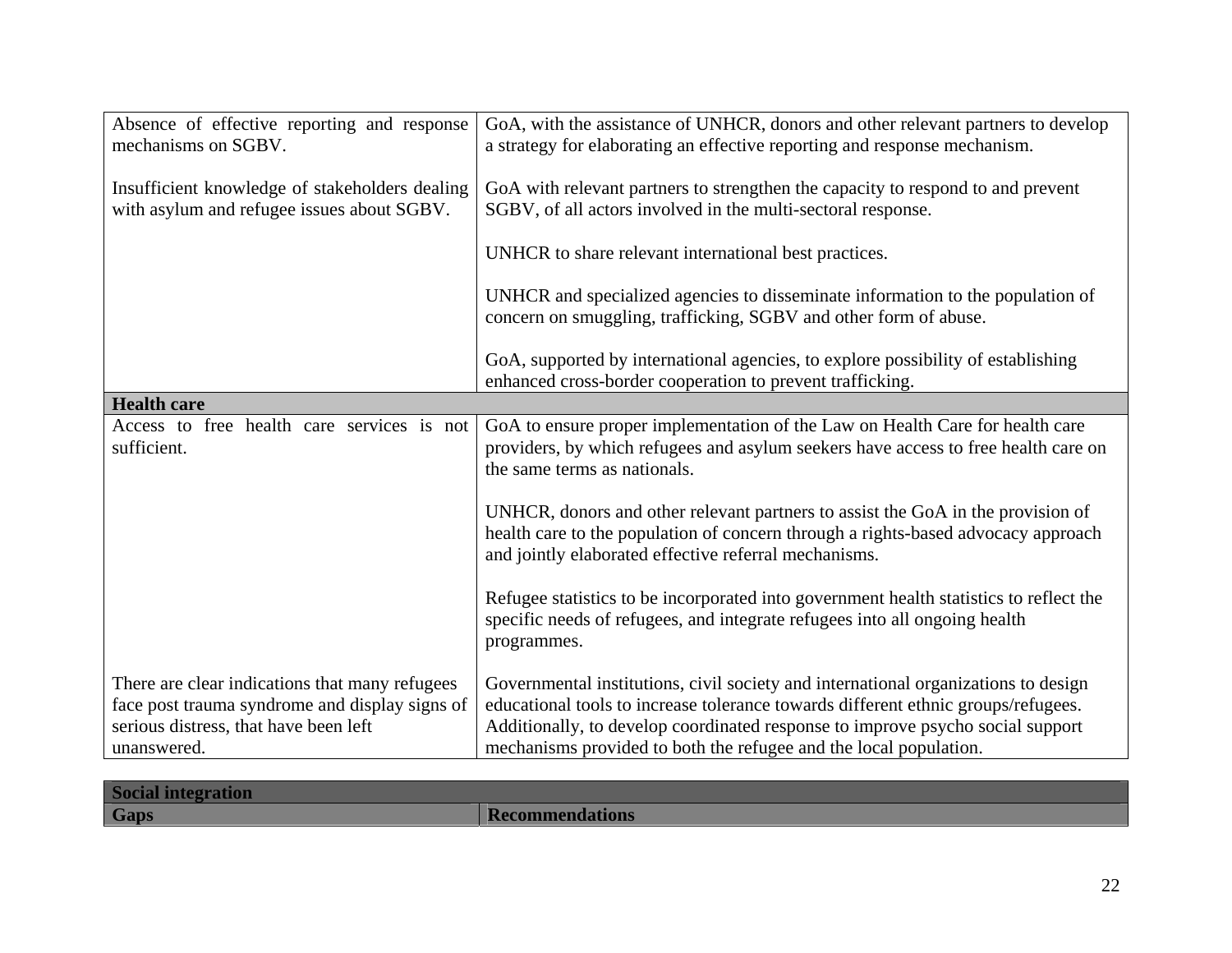| <b>Basic needs</b>                                                                        |                                                                                        |
|-------------------------------------------------------------------------------------------|----------------------------------------------------------------------------------------|
| Basic needs (social and community services) of                                            | Refugees in rural areas and those living in dormitories are generally in a much more   |
| the vulnerable refugees are not met. There is no                                          | vulnerable situation. GoA with the assistance of relevant partners to develop          |
| funding available to ensure delivery of                                                   | mechanisms to identify the most vulnerable persons and address their needs through     |
| sufficient assistance by both the GoA and                                                 | the community based approach.                                                          |
| <b>UNHCR.</b>                                                                             |                                                                                        |
|                                                                                           | The GoA to increase responsibilities of local self-governance bodies through           |
|                                                                                           | legislative changes enabling them to identify basic community needs and address        |
|                                                                                           | those needs through the funds ensured for the community.                               |
|                                                                                           | The GoA, civil society and international organizations to further develop the          |
|                                                                                           | institute of social work through capacity building and training of social workers.     |
|                                                                                           |                                                                                        |
|                                                                                           | GoA to incorporate refugee issues in the new draft social welfare policy.              |
|                                                                                           |                                                                                        |
|                                                                                           | Promote community participation in social/community activities.                        |
| <b>Access to shelter</b>                                                                  |                                                                                        |
| Lack of shelter is a life threatening issue in                                            | UN agencies, NGOs and other relevant partners to support the government's social       |
| Armenia characterized by a very harsh climate.                                            | housing system and explore innovative avenues to address the gap in housing for        |
| The legal provisions are not clear about                                                  | refugees, e.g. consider designing favorable loan conditions for refugees to meet their |
| provision of housing to individually registered                                           | shelter needs, motivate local investments through tax policy, explore prospects for    |
| refugees and TA holders. In addition, in                                                  | assistance through the private sector and develop the system of rental subsidies for   |
| practice the government lacks capacity to<br>provide housing to those in need of housing. | TA holders and provide support to extremely vulnerable.                                |
|                                                                                           | GoA with the support of relevant partners, to explore possibilities for improvement    |
|                                                                                           | of living conditions in communal centers aimed at future privatization.                |
|                                                                                           |                                                                                        |
|                                                                                           | Social and legal counseling for refugees to explain their rights to shelter/property   |
|                                                                                           | rights and facilitate the exercise of these rights.                                    |
| <b>School attendance</b>                                                                  |                                                                                        |
| School drop out rate of children from refugee                                             | GoA, UNHCR and child protection agencies to identify obstacles to school               |
| families is 2-3 times higher than that of                                                 | attendance and propose measures to overcome them through participatory                 |
| nationals. The need to do seasonal work                                                   | assessments.                                                                           |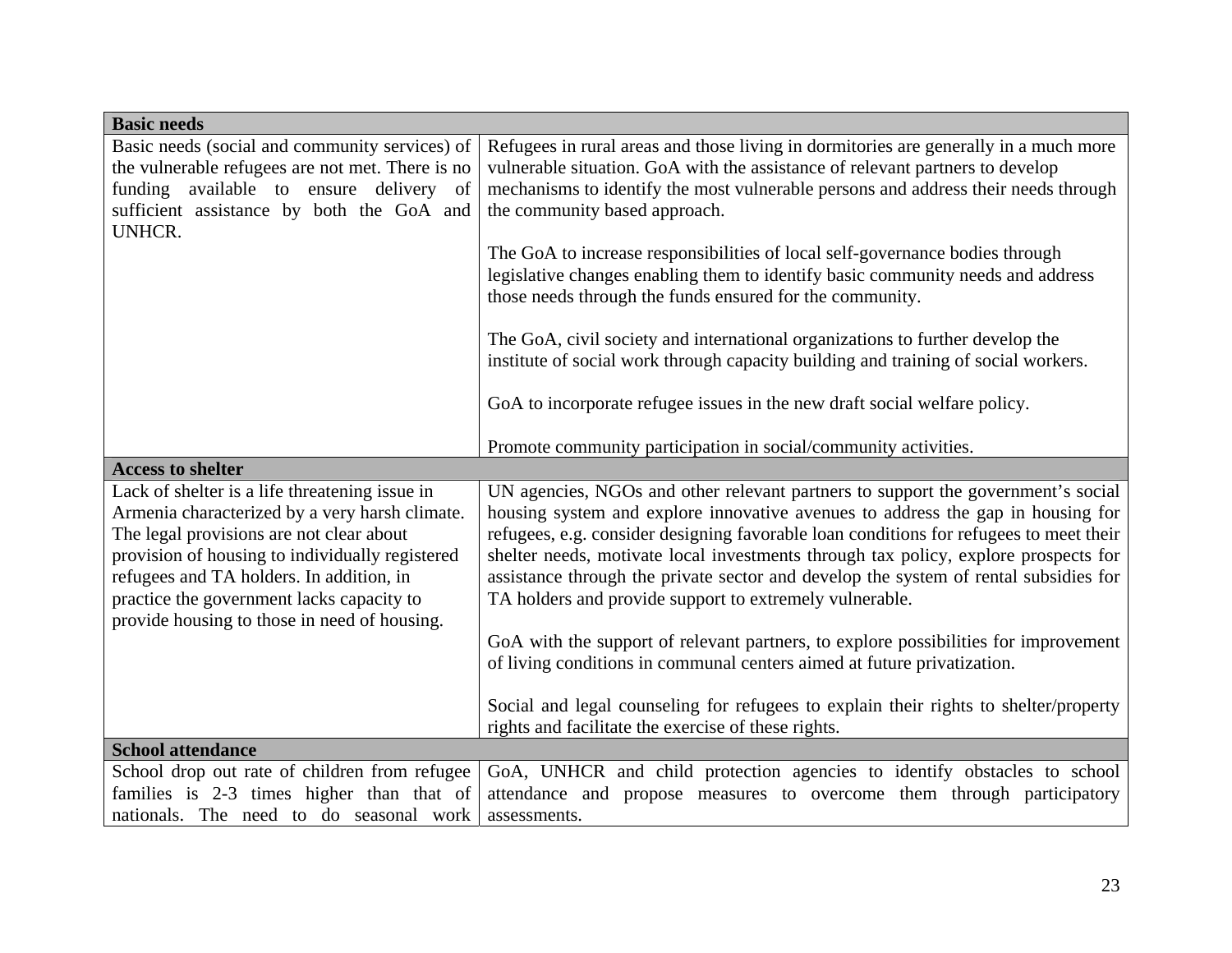| (particularly in rural areas), poor heating, lack                                          |                                                                                                                                     |
|--------------------------------------------------------------------------------------------|-------------------------------------------------------------------------------------------------------------------------------------|
|                                                                                            | of text books and clothing and stigmatization GoA with the support of UNHCR, international and national partners, to develop        |
|                                                                                            | are among the key causes of the dropout. In pre-school training programs, including language training, for refugee and asylum       |
| some cases, children fail in school because of a $\vert$ seeking children and adolescents. |                                                                                                                                     |
| language barrier, and parents are unable to                                                |                                                                                                                                     |
|                                                                                            | supervise their home work for the same reason.   GoA, supported by relevant stakeholders, to promote social integration projects in |
| Schools suffer from a scarcity of furniture, lack                                          | schools and implementing community based projects to address cultural barriers in                                                   |
|                                                                                            | of learning/teaching materials, and insufficient   school and tolerance education to encounter stigmatization.                      |
| laboratory equipment.                                                                      |                                                                                                                                     |

| <b>Economic Integration</b>                                                                                                                                                                                                                                                                                                                                                   |                                                                                                                                                                                                                                                                                                                                                                                                                                                                                                                                                                                                                                                                                                                                                                                                                                                                                                                            |
|-------------------------------------------------------------------------------------------------------------------------------------------------------------------------------------------------------------------------------------------------------------------------------------------------------------------------------------------------------------------------------|----------------------------------------------------------------------------------------------------------------------------------------------------------------------------------------------------------------------------------------------------------------------------------------------------------------------------------------------------------------------------------------------------------------------------------------------------------------------------------------------------------------------------------------------------------------------------------------------------------------------------------------------------------------------------------------------------------------------------------------------------------------------------------------------------------------------------------------------------------------------------------------------------------------------------|
| <b>Gaps</b>                                                                                                                                                                                                                                                                                                                                                                   | <b>Recommendations</b>                                                                                                                                                                                                                                                                                                                                                                                                                                                                                                                                                                                                                                                                                                                                                                                                                                                                                                     |
| <b>Access to employment</b>                                                                                                                                                                                                                                                                                                                                                   |                                                                                                                                                                                                                                                                                                                                                                                                                                                                                                                                                                                                                                                                                                                                                                                                                                                                                                                            |
| obstacles to refugee<br>One of the main<br>lack of<br>integration is<br>the<br>economic<br>opportunities;<br>unemployment<br>rate<br><i>is</i><br>particularly high in all age and gender groups.<br>Refugees have few opportunities to improve<br>their skills through vocational training and<br>have also few opportunities to benefit from<br>income generating projects. | UNHCR and relevant NGO partners to disseminate information to refugees about<br>employment projects that refugees could benefit from through the Ministry of Social<br>and Labour Issues.<br>GoA, with the support of UNHCR and other partners, to consider increasing access<br>of refugees to vocational training and subsequently micro-credit.<br>GoA, UNHCR and other international and national partners to develop strategy to<br>increase the self-reliance of refugees, for example through increasing the availability<br>of micro credit projects. The effective participation of refugees (including women<br>and adolescents) and host communities in the design and development of self-<br>reliance and vocational training programmes must be ensured.<br>GoA to consider increasing allocated resources to public paid works in refugee-<br>populated communities based on previous positive experiences. |
| Refugees do not have the possibility for<br>reimbursement of funds lost after the collapse<br>of the USSR.                                                                                                                                                                                                                                                                    | GoA, in particular the Ministry of Social and Labor Affairs, to include refugees in<br>the priority list for the reimbursement of funds lost after the collapse of the USSR.                                                                                                                                                                                                                                                                                                                                                                                                                                                                                                                                                                                                                                                                                                                                               |
| <b>Access to higher education</b>                                                                                                                                                                                                                                                                                                                                             |                                                                                                                                                                                                                                                                                                                                                                                                                                                                                                                                                                                                                                                                                                                                                                                                                                                                                                                            |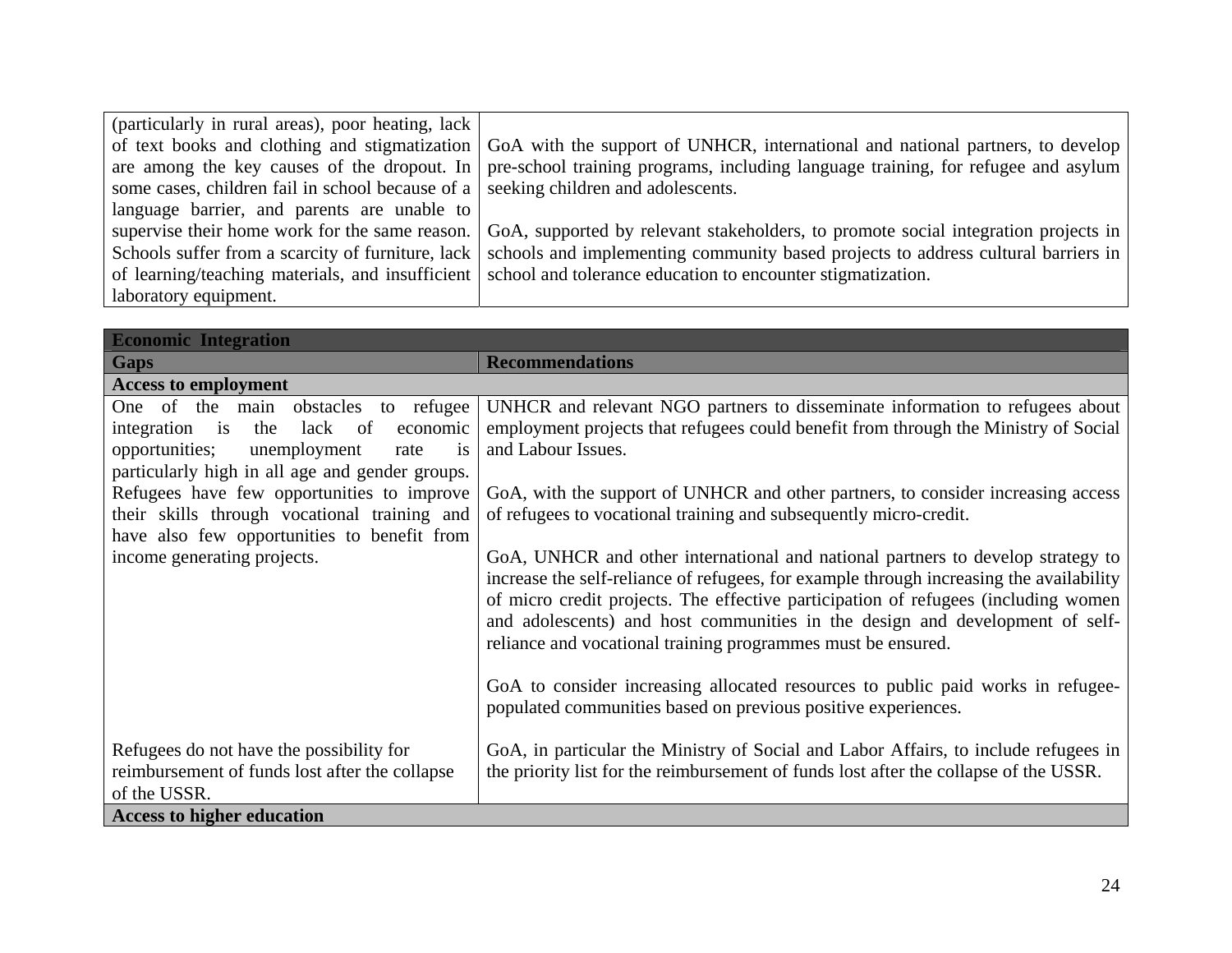|                                                | Refugees as well as persons granted with The GoA with the support of UNHCR and international partners to review its           |
|------------------------------------------------|-------------------------------------------------------------------------------------------------------------------------------|
|                                                | temporary asylum status are considered as legislation and develop mechanisms so that refugees are considered on equal footing |
|                                                | foreigners in the RA and are not entitled to with nationals and to provide mechanisms for its implementation.                 |
| higher education on the same terms as          |                                                                                                                               |
| nationals. There are limited opportunities for |                                                                                                                               |
| scholarships offered by the local higher       |                                                                                                                               |
| educational institutions.                      |                                                                                                                               |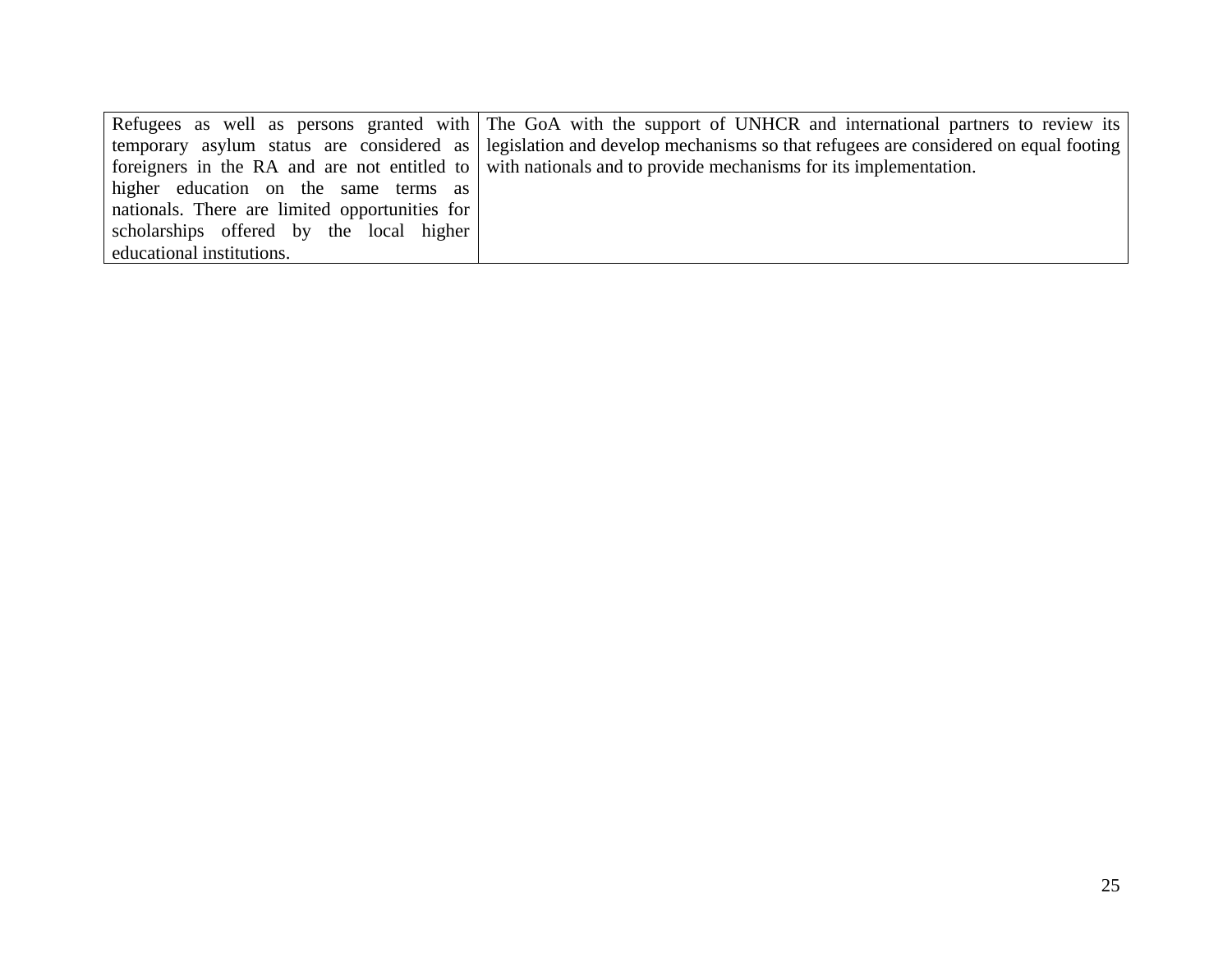#### Annex 2

The list of participants

*H.E. Armen Gevorgyan-Deputy Prime Minister Mr. Uffe Holst Jensen-Head of Operations and European Neighborhood Policy Section, Delegation of the European Commission to Armenia Mr. Gagik Yeganyan-Head of State Migration Agency Mr. David Hakobyan-Deputy Head of State Migration Agency Mr. Ara Harutyunyan- State Migration Agency Mr. Petros Aghababyan- State Migration Agency Mr. Mkhitar Mnatsakanyan- Chairman of the NA Standing Committee on Protection of Human Rights and Public Affairs Mr. David Melkonyan-Adviser to the Speaker of National Assembly Ms. Dziunik Aghajanyan-Head of UN and International Organizations Department, Ministry of Foreign Affairs Ms. Hasmik Simonyan-Ministry of Foreign Affairs Ms. Ani Kocharian- Ministry of Foreign Affairs Mr. Arthur Sargsyan-Consulate Department, Ministry of Foreign Affairs Mr. Armen Sanoyan-Ministry of Justice Mr. Rolan Yuzbashyan-Ministry of Justice Ms. Naira Bubushyan-Ministry of Labor and Social Affairs Ms. Liza Ghiasyan-Ministry of Labor and Social Affairs Mr. Grisha Mnatsakanyan-Ministry of Health Mr. Artur Tsaturyan-Judge of Administrative Court Mr. Stepan Vardanyan-Police of Republic of Armenia Mr. Karen Avetisyan-National Security Service Mr. Arman Khachatryan-Office of Human Rights Defender Mr. Eduard Polatov- Office of Human Rights Defender Mr. Vahan Bournazian- Assistant Dean of Law Department American University of Armenia Ms. Qnarik Vardanyan-Yerevan State University Ms. Tamara Yayloyan- Dean of Law Department, Progress University of Gyumri Ms. Anahit Stamboltsyan- Lecturer of Law Department Progress University of Gyumri Ms. Azniv Grigoryan- Open University of Armenia Ms. Geghetsik Grigoryan- Dean of Law Department, Open University of Armenia Mr. Hayk Hayrapetyan-Armenian Red Cross Society Ms. Hripsime Kirakosyan-President of Mission Armenia NGO Ms. Inesa Balughyan-Board Member of CRINGO Ms. Susanna Vardanyan-President of Women's Rights Centre NGO Ms. Alla Harutyunyan-Mission Armenia NGO Ms. Tanya Dashyan-Mission Armenia NGO Mr. Armen Bejanyan-President of Armenian Center for Health and Education NGO*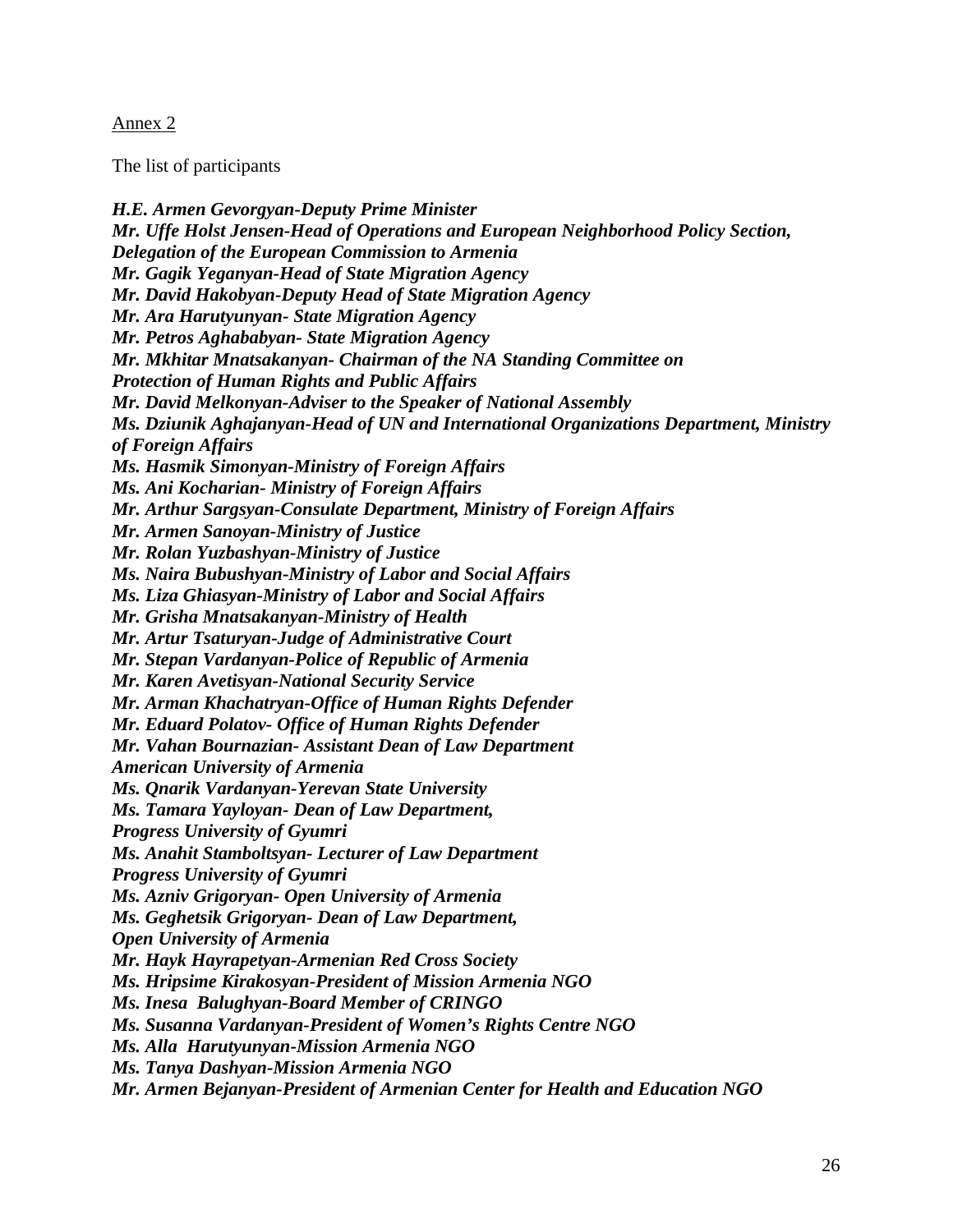*Ms. Narine Poghosyan- Psychologist, Armenian Centre of Health and Education NGO* 

*Ms. Narine Nersisyan-YMCA Shelter NGO* 

*Mr. Nikolay Babajanyan- Novoe Vremya, Newspaper reporter* 

*Ms. Marta Akhnazaryan- Golos Armenii, Newspaper reporter* 

*Ms. Anna Sargsyan* 

*Ms. Galina Barkhudaryan* 

*Ms. Liza Daniel Toros* 

*Mr. Ralph Yirikian-VivaCell, General Manager* 

*Ms. Lisa Kierans-US Department of State, BPRM* 

*Mr. Karen Nahapetyan-Project Management Assistant USAID/Armenia* 

*Mr. James Reynolds-ICRC Head of Delegation* 

*Ms. Naira Sargsyan-UNAIDS Officer-in-Charge* 

*Ms. Alla Bakunc-UNDP, Portfolio Manager* 

*Ms. Armine Haladjian-UNDPI Officer-in-Charge* 

*Ms. Consuelo Vidal-UN Resident Co-ordinator* 

*UNDP Resident Representative* 

*Ms. Aida Ghazaryan-UNFPA Program Assistant* 

*Ms. Gayane Nasoyan-FAO* 

*Ms. Nune Hovhannisyan-ILO National Co-ordinator* 

*Mr. Tigran Avagyan-WHO* 

*Ms. Lola Castro-WFP Representative/Country Director* 

*Ms. Ilona Ter-Minasyan-IOM Head of Office* 

*Ms. Anahit Simonyan-Head of UNIDO Operations* 

*Mr. Hayk Khemchyan-Child Protection Officer, UNICEF* 

*Ms. Dietrun Gunther-Senior Protection Officer, UNHCR Moscow* 

*Ms. Camilla Kragelund-Associate Programme Officer, UNHCR Geneva* 

*Ms. Zalina Kochenova-Programme Assistant, UNHCR Vladikavkaz* 

*Ms. Bushra Halepota- UNHCR Representative, Armenia* 

*Ms. Hanne-Meike Grol- Protection Officer, UNHCR Armenia* 

*Ms. Armine Karakhanyan-UNHCR Armenia* 

*Ms. Susanna Grigoryan-UNHCR Armenia* 

*Ms. Rosa Minasyan*- *UNHCR Armenia* 

*Ms. Lilit Harutunyan-UNHCR Armenia* 

*Ms. Anahit Hayrapetyan-UNHCR Armenia* 

*Ms. Marine Shahbazyan-UNHCR Armenia* 

*Mr. Mher Arshakyan- UNHCR Armenia* 

*Mr. Tigran Kuchukyan- UNHCR Armenia*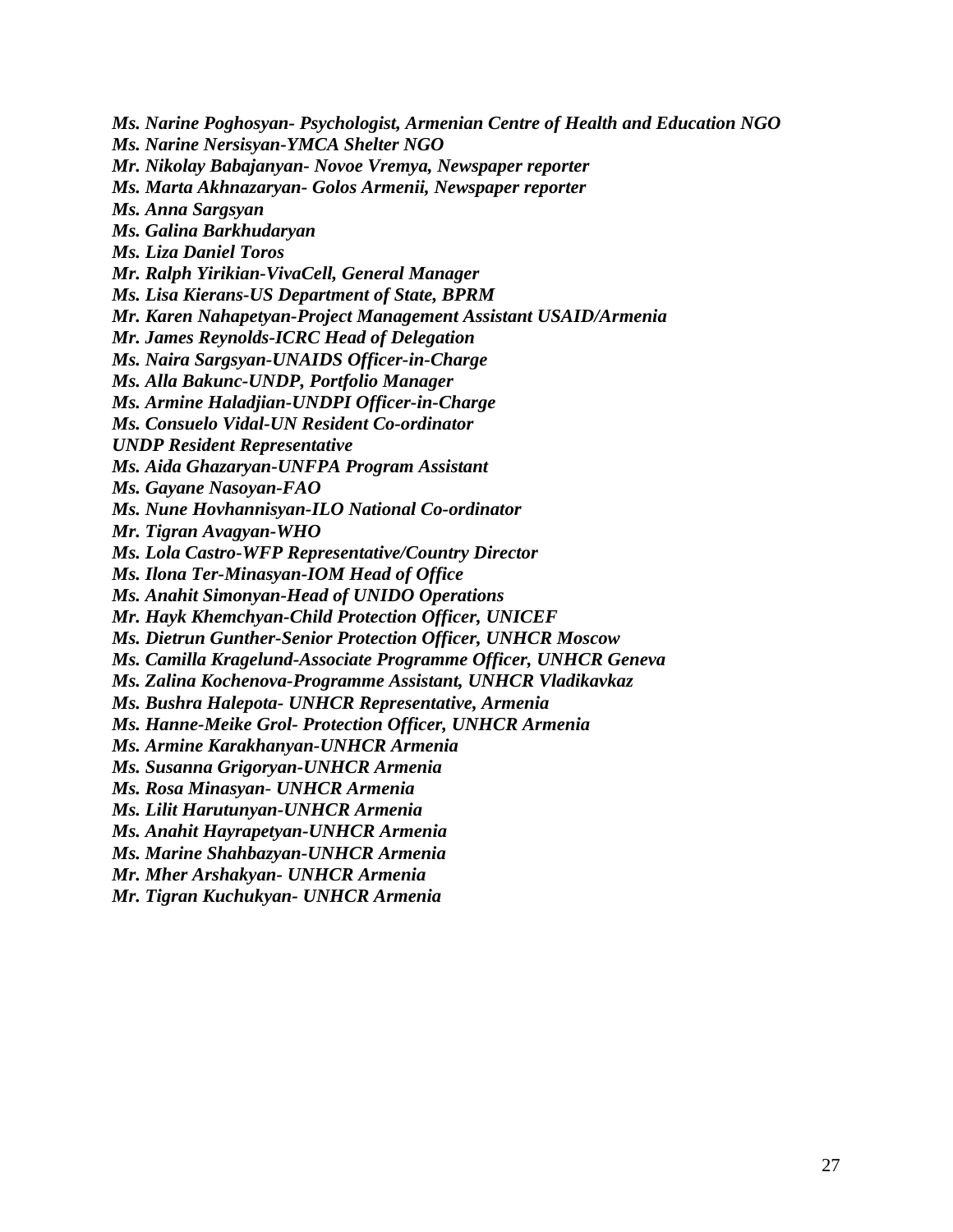#### Annex 3

# **Strengthening Capacity to Protect Refugees in Armenia**

National Stakeholders Consultation (Hotel Marriott Armenia, Yerevan)

November 6‐7, 2008

**Objectives:** The consultations shall serve to analyze achievements and remaining gaps in the Armenian refugee protection system, identify suitable actions to be taken and the need for support mechanisms.

### **Agenda**

**Day 1**

09:00–09:30 Registration

09:30–10:10 Opening remarks (with media coverage) Deputy Prime Minister *Mr. Armen Gevorgyan* UNHCR Representative *Ms. Bushra Halepota* EU Representative *Mr. Uffe Holst Jensen*

10:10‐10:30 UNHCR Armenia video

*10:30‐10:50 Coffee break*

10:50–11:10 Objectives of the Consultations, overview of the work and lessons learned in the implementation of the Strengthening Protection Capacity Project in other countries

11:10–11:20 Organizational matters

11:20–11:45 UNHCR observations on progress made and key remaining gaps in the national legislative and administrative framework governing the admission and granting of asylum to refugees in Armenia

11:45–12:30 Discussions